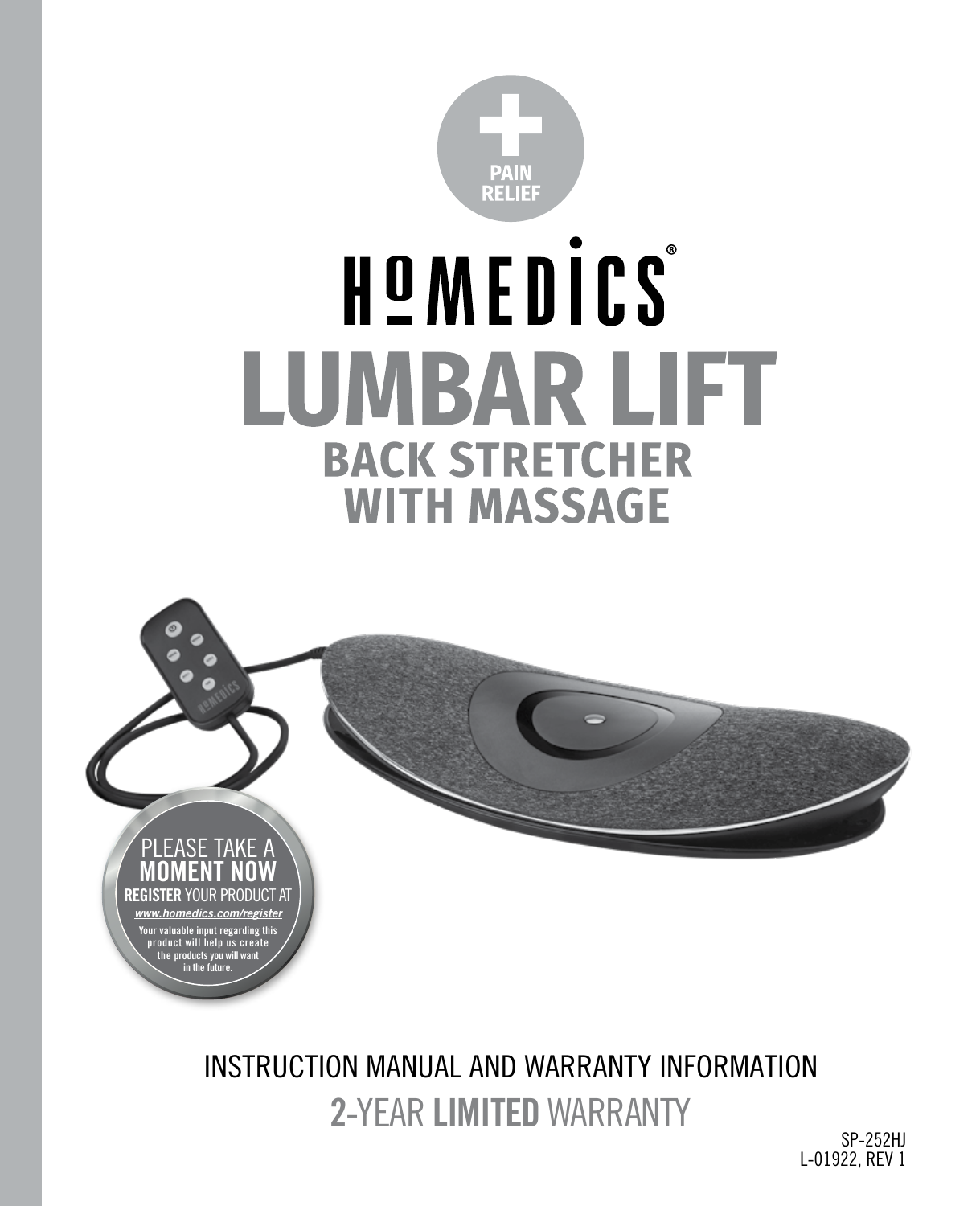## IMPORTANT SAFETY INSTRUCTIONS

#### WHEN USING ELECTRICAL PRODUCTS, ESPECIALLY WHEN CHILDREN ARE PRESENT, BASIC SAFETY PRECAUTIONS SHOULD ALWAYS BE FOLLOWED, INCLUDING THE FOLLOWING:

READ ALL INSTRUCTIONS BEFORE USING.

### DANGER – TO REDUCE THE RISK OF ELECTRIC SHOCK:

- Always unplug the appliance from the electrical outlet immediately after using and before cleaning.
- NEVER use pins or other metallic fasteners with this appliance.

## $\text{WARNING}$  – to reduce the risk of burns, fire, electric shock, or injury to persons:

- An appliance should never be left unattended when plugged in. Unplug from outlet when not in use and before putting on or taking off parts or attachments.
- Close supervision is necessary when this appliance is used by, on, or near children, invalids, or disabled persons.
- Use this appliance only for its intended use as described in this manual. DO NOT use attachments not recommended by HoMedics; specifically, any attachments not provided with the unit.
- NEVER operate this appliance if it has a damaged cord or plug, if it is not working properly, if it has been dropped or damaged, or dropped into water. Return the appliance to HoMedics Service Center for examination and repair.
- Keep the cord away from heated surfaces.
- NEVER drop or insert any object into any opening.
- DO NOT operate where aerosol (spray) products are being used or where oxygen is being administered.
- DO NOT operate under a blanket or pillow. Excessive heating can occur and cause fire, electric shock, or injury to persons.
- DO NOT carry this appliance by the supply cord or use cord as a handle.
- To disconnect, turn all controls to the off position, then remove plug from outlet.
- DO NOT use outdoors.
- NEVER operate the appliance with the air openings blocked. Keep the air openings free of lint, hair, and the like.
- Use heated surfaces carefully. May cause serious burns. DO NOT use over insensitive skin areas or in the presence of poor circulation. The unattended use of heat by children or incapacitated persons may be dangerous.

#### **CAUTION: All servicing of this massager must be performed by authorized HoMedics service personnel only.**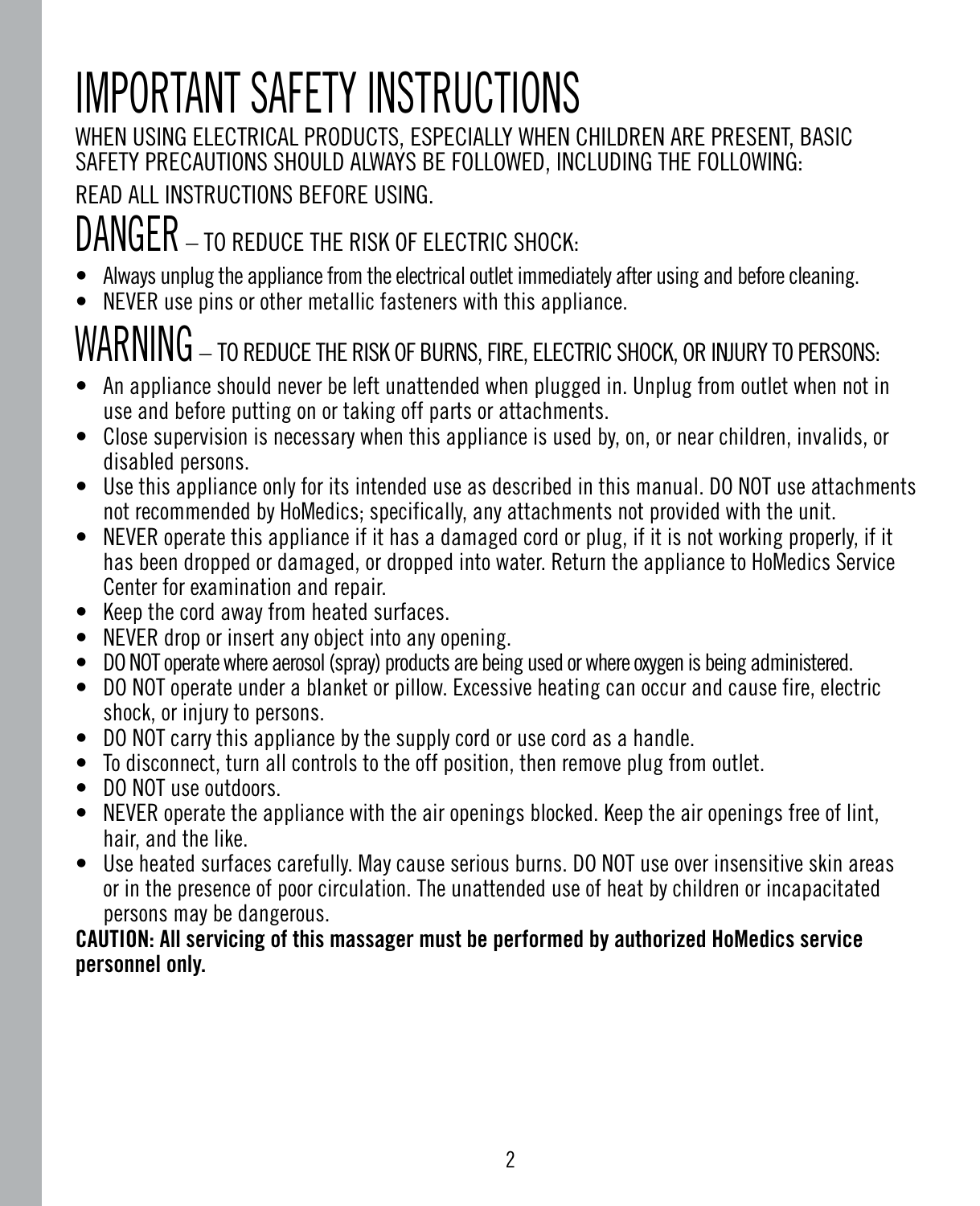## SAVE THESE INSTRUCTIONS CAUTION – PLEASE READ ALL INSTRUCTIONS CAREFULLY BEFORE OPERATING.

- Consult your doctor prior to using this product, if:
	- You are pregnant
	- You have a pacemaker
	- You have any concerns regarding your health
- NOT recommended for use by diabetics.
- NEVER leave the appliance unattended, especially if children are present.
- DO NOT use this product for more than 15 minutes at a time.
- Extensive use could lead to the product's excessive heating and shorter life. Should this occur, discontinue use and allow the unit to cool before operating.
- NEVER use this product directly on swollen or inflamed areas or skin eruptions.
- DO NOT use this product as a substitute for medical attention.
- This product is equipped with an overheating protection circuit. If the power is cut off, please wait until the product is cooled down.
- NEVER use this product while in bed.
- This product should NEVER be used by any individual suffering from any physical ailment that would limit the user's capacity to operate the controls or who has sensory deficiencies.
- This product is not for use in automobiles.
- This product is intended for household use only.

**NOTE:** Only gentle force should be exerted against the unit in order to eliminate any/all risk of injury. You may soften massage force by placing a towel between you and the unit.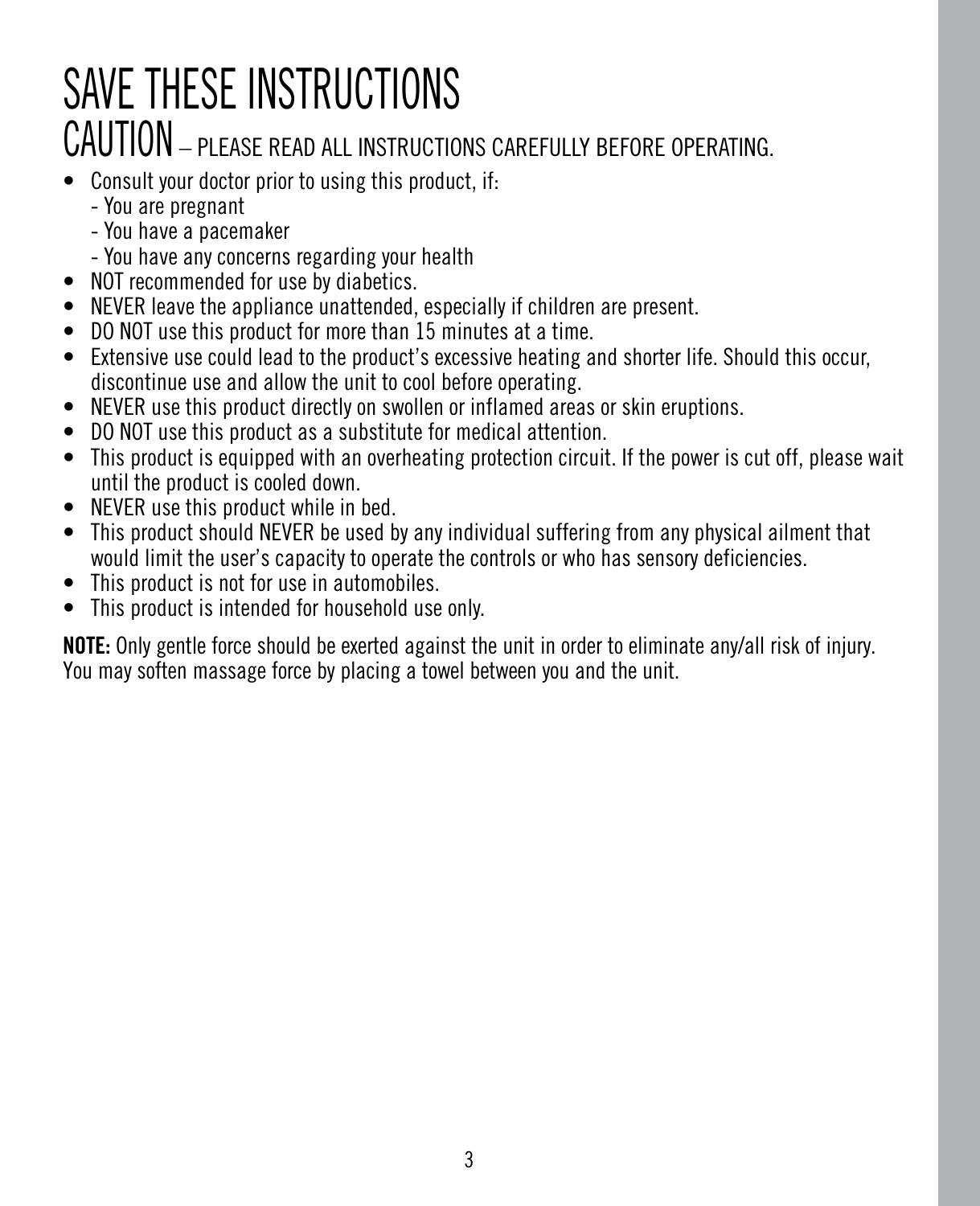

**Fig. 1**



**Fig. 2**



**Fig. 3**



**Fig. 4**



**Fig. 5**

## INSTRUCTIONS FOR USE

1. Insert the adapter jack into the Lumbar Lift then insert the power cord into a 120-volt AC outlet. Press the power  $\bigcup$  button (Fig. 1).

2. Press and hold MANUAL to raise the airbag. Press MANUAL again to deflate. Press and hold MANUAL again to continue lifting lumbar (Fig. 2).

3. To start the vibration, press the MASSAGE button. Press the MASSAGE button again to turn the vibration off (Fig. 3).

4. To toggle between different auto settings, press the auto button that best fits your needs (Fig. 4). In the auto settings, the Air Lift will raise and lower in a preprogrammed sequence.

 $AUTO1:$  Air lift  $+$  Vibration AUTO 2: Air lift

5. To turn the heat function on, press the HEAT button. You can choose between three different levels (Fig. 5).

LOW: Green Light MEDIUM: Blue Light HIGH: Red Light

6. To turn off, press the power  $\bigcup$  button again.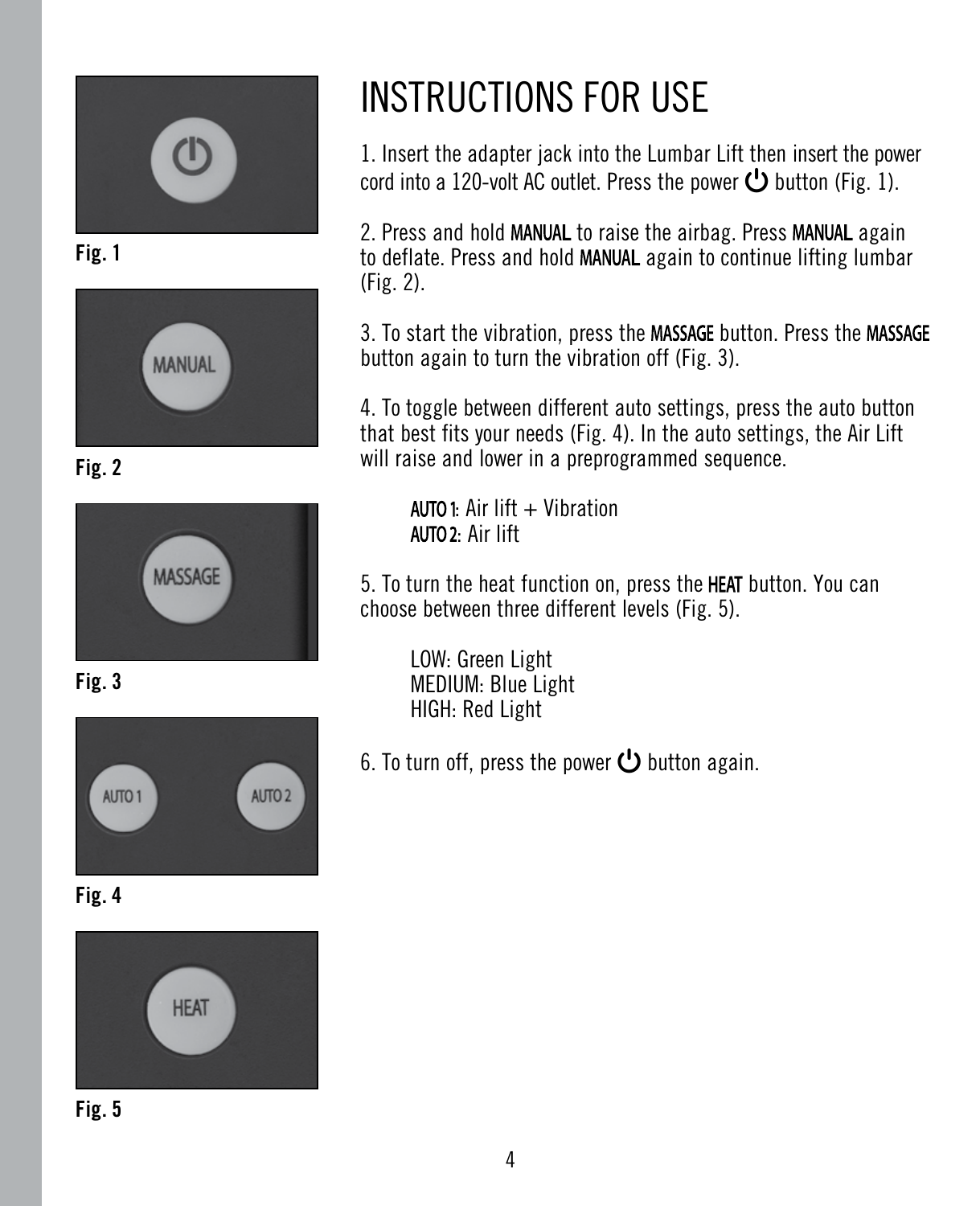

**Fig. 6**

1. The base must be placed beneath the device.

2. The base is designed to improve the overall experience when using the device on a soft surface, such as a bed, couch, or foam cushion (Fig. 6).

3. You can use the device with or without the base when placed on a hard surface.

4. Never stand on the base or use for other purposes.

5. Adjust the base according to your personal preference and situation.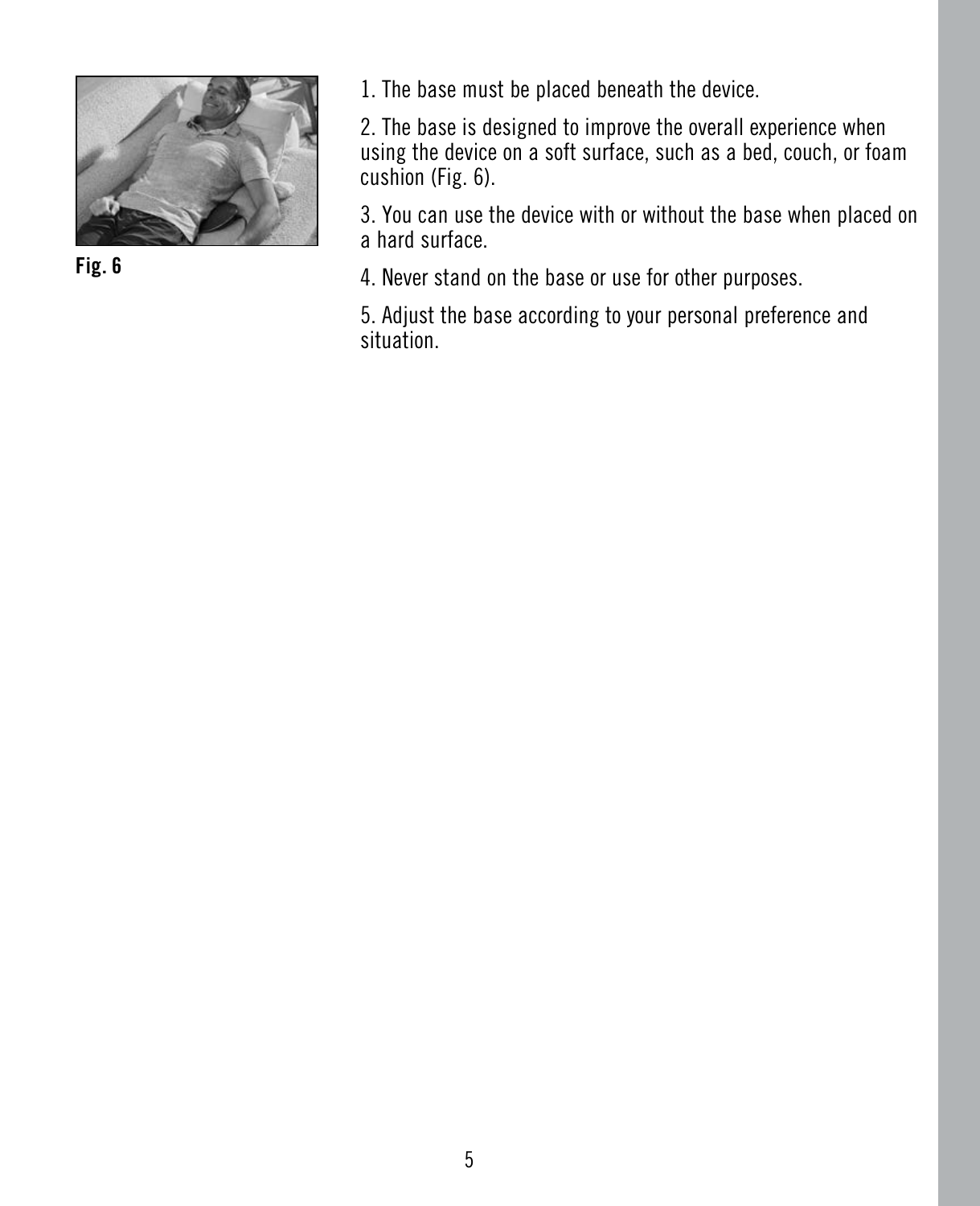### FCC STATEMENT

This device complies with Part 15 of the FCC Rules. Operation is subject to the following two conditions: (1) this device may not cause harmful interference, and (2) this device must accept any interference received, including interference that may cause undesired operation.

**NOTE:** HoMedics is not responsible for any radio or TV interference caused by unauthorized modifications to this equipment. Such modifications could void the user authority to operate the equipment.

**NOTE:** This equipment has been tested and found to comply with the limits for a Class B digital device, pursuant to Part 15 of the FCC Rules and CAN ICES-3 (B)/NMB-3 (B). These limits are designed to provide reasonable protection against harmful interference in a residential installation. This equipment generates, uses, and can radiate radio frequency energy and, if not installed and used in accordance with the instructions, may cause harmful interference to radio communications. However, there is no guarantee that interference will not occur in a particular installation. If this equipment does cause harmful interference to radio or television reception, which can be determined by turning the equipment off and on, the user is encouraged to try to correct the interference by one or more of the following measures:

- Reorient or relocate the receiving antenna.
- Increase the separation between the equipment and receiver.
- Connect the equipment into an outlet on a circuit different from that to which the receiver is connected.
- Consult the dealer or an experienced radio/TV technician for help.

### SUPPLIER'S DECLARATION OF CONFORMITY

**Product Description:** LUMBAR LIFT BACK STRETCHER WITH MASSAGE **Model Number:** SP-252HJ **Trade Name:** HoMedics **FCC Compliance Statement**

This device complies with Part 15 of the FCC Rules. Operation is subject to the following two conditions: (1) This device may not cause harmful interference, and (2) This device must accept any interference received, including interference that may cause undesired operation.

#### **U.S. Contact Information**

**Company:** HoMedics, LLC.

**Address:** 3000 N Pontiac Trail, Commerce Township, MI 48390

**8:30am-7:00pm EST Monday-Friday 1-800-466-3342**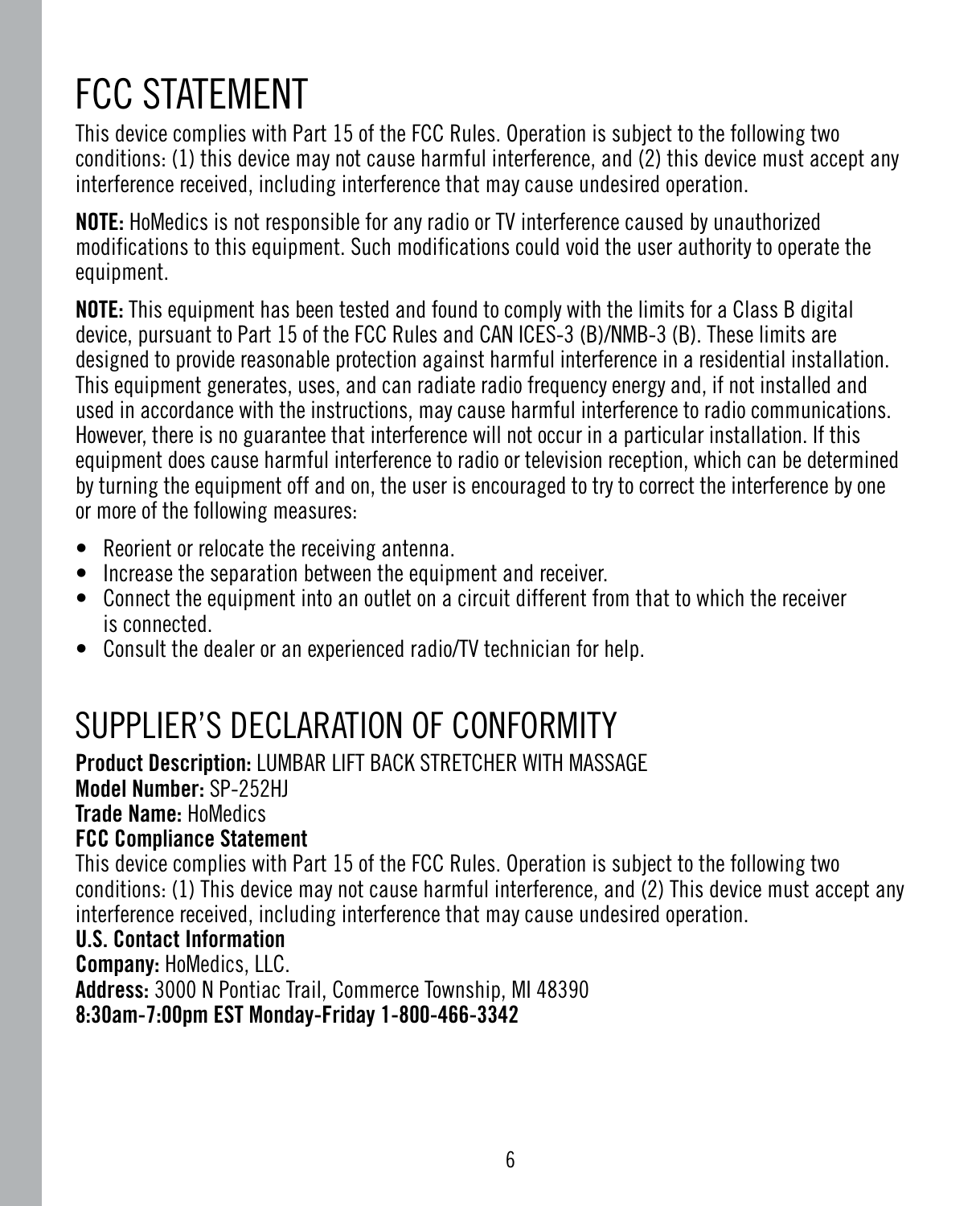



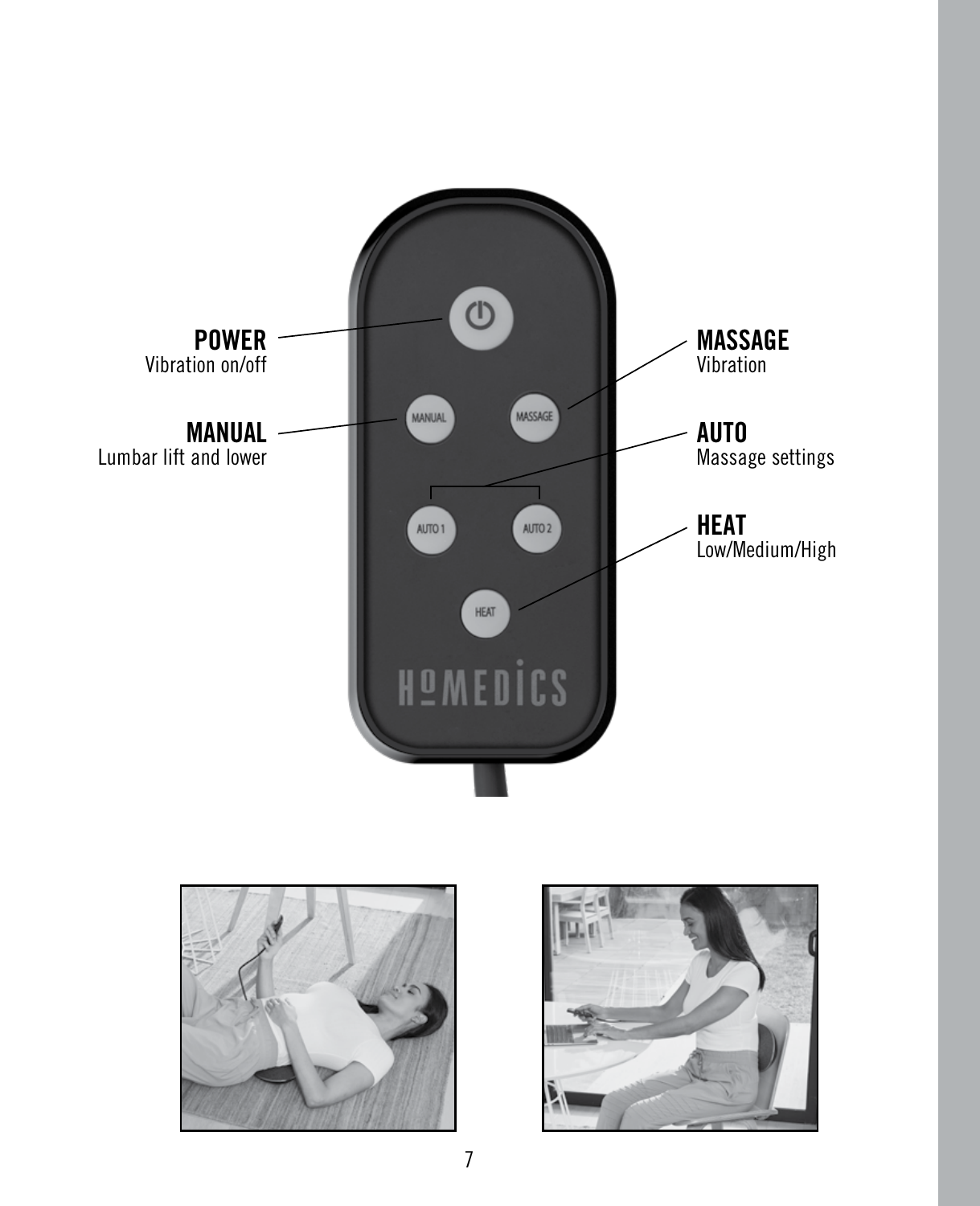

### **2-YEAR LIMITED WARRANTY**

HoMedics sells its products with the intent that they are free of defects in manufacture and workmanship for a period of 2 years from the date of original purchase, except as noted below. HoMedics warrants that its products will be free of defects in material and workmanship under normal use and service. This warranty extends only to consumers and does not extend to Retailers.

To obtain warranty service on your HoMedics product, contact a Consumer Relations representative for assistance. Please make sure to have the model number of the product available.

HoMedics does not authorize anyone including but not limited to, Retailers, the subsequent consumer purchaser of the product from a Retailer or remote purchasers, to obligate HoMedics in any way beyond the terms set forth herein. This warranty does not cover damage caused by misuse or abuse; accident; the attachment of any unauthorized accessory; alteration to the product; improper installation; unauthorized repairs or modifications; improper use of electrical/power supply; loss of power; dropped product; malfunction or damage of an operating part from failure to provide manufacturer's recommended maintenance; transportation damage; theft; neglect; vandalism; or environmental conditions; loss of use during the period the product is at a repair facility or otherwise awaiting parts or repair; or any other conditions whatsoever that are beyond the control of HoMedics.

This warranty is effective only if the product is purchased and operated in the country in which the product is purchased. A product that requires modifications or adoption to enable it to operate in any other country than the country for which it was designed, manufactured, approved, and/or authorized, or repair of products damaged by these modifications is not covered under this warranty.

THE WARRANTY PROVIDED HEREIN SHALL BE THE SOLE AND EXCLUSIVE WARRANTY. THERE SHALL BE NO OTHER WARRANTIES EXPRESS OR IMPLIED, INCLUDING ANY IMPLIED WARRANTY OF MERCHANTABILITY OR FITNESS OR ANY OTHER OBLIGATION ON THE PART OF THE COMPANY WITH RESPECT TO PRODUCTS COVERED BY THIS WARRANTY. HOMEDICS SHALL HAVE NO LIABILITY FOR ANY INCIDENTAL, CONSEQUENTIAL, OR SPECIAL DAMAGES. IN NO EVENT SHALL THIS WARRANTY REQUIRE MORE THAN THE REPAIR OR REPLACEMENT OF ANY PART OR PARTS THAT ARE FOUND TO BE DEFECTIVE WITHIN THE EFFECTIVE PERIOD OF THE WARRANTY. NO REFUNDS WILL BE GIVEN. IF REPLACEMENT PARTS FOR DEFECTIVE MATERIALS ARE NOT AVAILABLE, HOMEDICS RESERVES THE RIGHT TO MAKE PRODUCT SUBSTITUTIONS IN LIEU OF REPAIR OR REPLACEMENT.

This warranty does not extend to the purchase of opened, used, repaired, repackaged, and/or resealed products, including but not limited to sale of such products on internet auction sites and/or sales of such products by surplus or bulk resellers. Any and all warranties or guarantees shall immediately cease and terminate as to any products or parts thereof that are repaired, replaced, altered, or modified, without the prior express and written consent of HoMedics.

This warranty provides you with specific legal rights. You may have additional rights that may vary from country to country. Because of individual country regulations, some of the above limitations and exclusions may not apply to you.

For more information regarding our product line in the USA, please visit www.homedics.com. For Canada, please visit www.homedics.ca.

**FOR SERVICE IN THE USA**

cservice@homedics.com

**8:30am–7:00pm EST Monday–Friday 1-800-466-3342**

#### **FOR SERVICE IN CANADA**

cservice@homedicsgroup.ca

#### **8:30am–5:00pm EST Monday–Friday 1-888-225-7378**

\*Source: The NPD Group. January 2020-December 2020, Retail Tracking Service. ©2021 HoMedics, LLC. All rights reserved. HoMedics and HoMedics #1 Brand In Massage are registered trademarks of HoMedics, LLC. Distributed by HoMedics, LLC, 3000 N Pontiac Trail, Commerce Township, MI 48390 IB-SP252HJ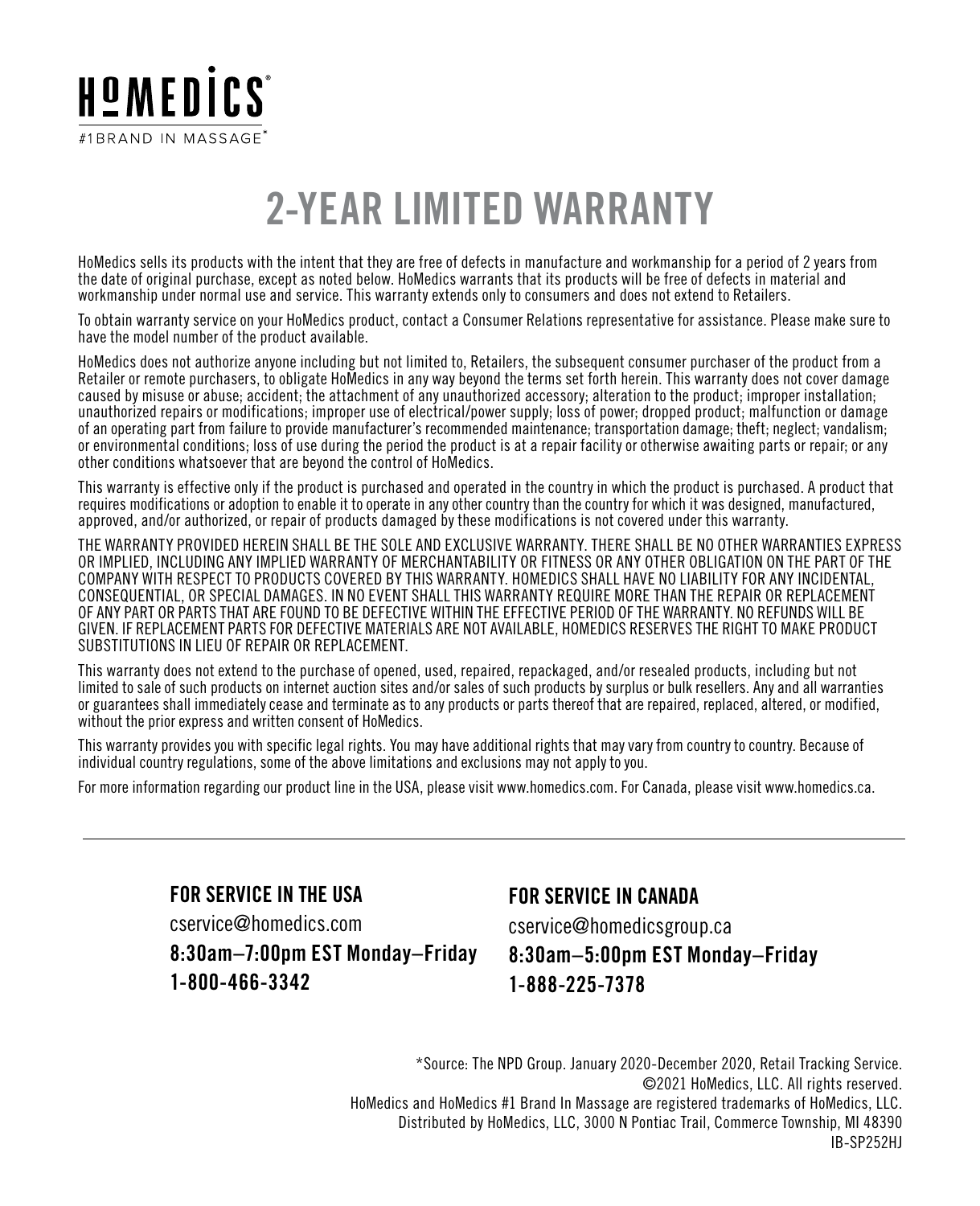

# HOMEDICS **LEVE-LORDOSE** ÉTIREUR DE DOS **AVEC MASSAGE**



GARANTIE **LIMITÉE** DE **2 ANS** MODE D'EMPLOI ET INFORMATIONS SUR LA GARANTIE

SP-252HJ L-01922, REV 1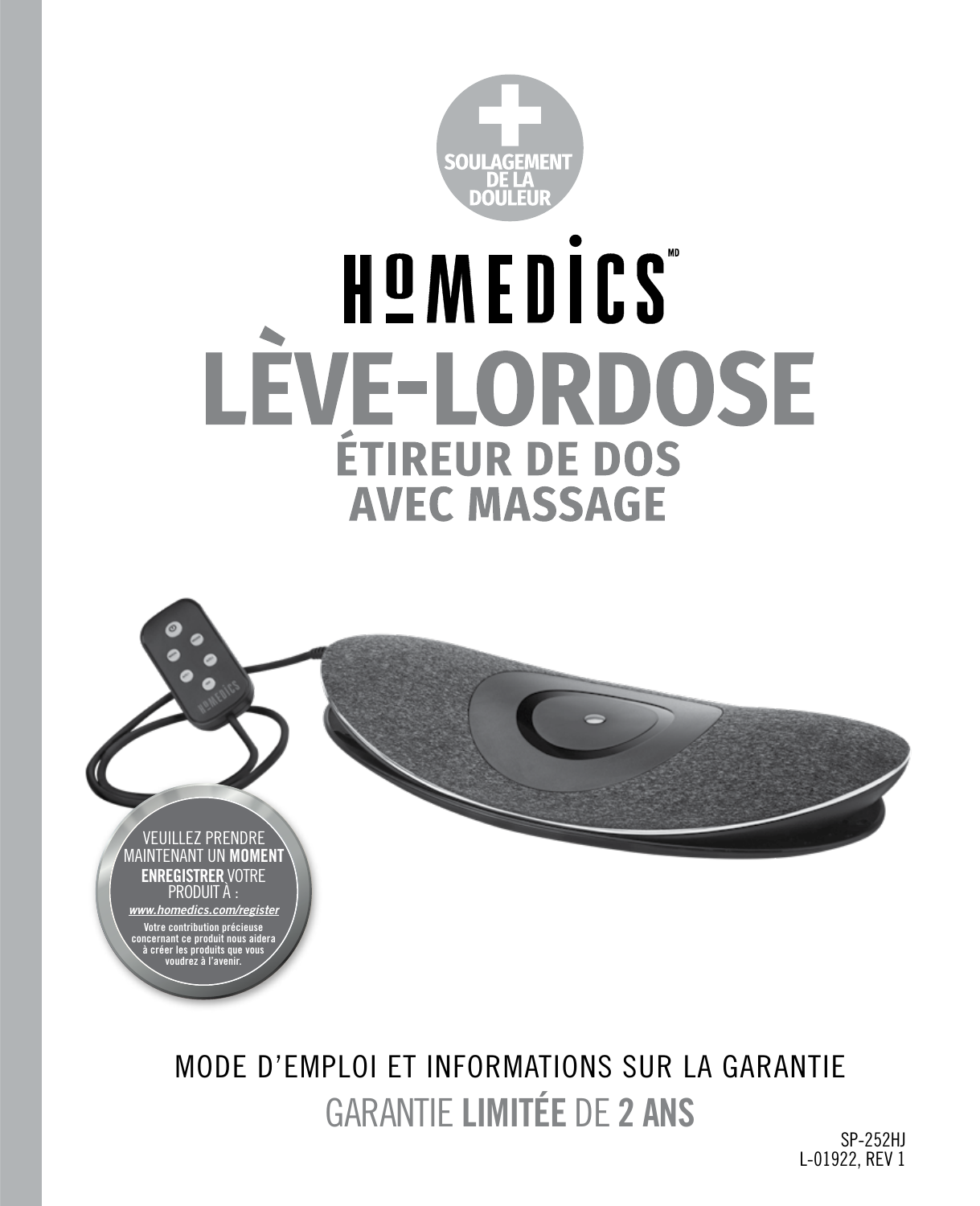## MISES EN GARDE IMPORTANTES

LORS DE L'UTILISATION D'APPAREILS ÉLECTRIQUES, EN PARTICULIER LORSQUE DES ENFANTS SONT PRÉSENTS, DES MESURES DE SÉCURITÉ DE BASE DOIVENT TOUJOURS ÊTRE SUIVIES, DONT LES SUIVANTES :

### LIRE TOUTES LES INSTRUCTIONS AVANT L'UTILISATION

## DANGER – POUR RÉDUIRE LE RISQUE DE CHOC ÉLECTRIQUE : • Toujours débrancher l'appareil de la prise électrique immédiatement après son utilisation et avant

- de le nettoyer.
- N'UTILISEZ jamais d'épingles ou autres attaches métalliques avec cet appareil.

### AVERTISSEMENT – POUR RÉDUIRE LE RISQUE DE BRÛLURES, D'ÉLECTROCUTION, D'INCENDIE OU DE BLESSURES :

- NE JAMAIS laisser un appareil sans surveillance quand il est branché. Le débrancher après l'utilisation et avant d'installer ou de retirer des éléments ou des accessoires.
- Une surveillance attentive est requise lorsque cet appareil est utilisé par des enfants ou des personnes invalides ou handicapées, à proximité de ces personnes ou sur elles.
- Cet appareil ne doit être utilisé qu'aux fins décrites dans ce manuel. Ne pas utiliser d'accessoires non recommandés par HoMedics, en particulier tout accessoire non fourni avec cet appareil.
- NE JAMAIS faire fonctionner l'appareil si le cordon ou la fiche sont endommagés, s'il ne fonctionne pas correctement, s'il est tombé ou a été endommagé, ou s'il est tombé dans l'eau. Retourner l'appareil à un centre de réparation HoMedics pour qu'il soit examiné et réparé.
- Éloigner le cordon des surfaces chauffées.
- NE JAMAIS laisser tomber ou insérer d'objet dans une ouverture de l'appareil.
- NE PAS utiliser l'appareil dans des endroits où des aérosols sont utilisés, ou dans des endroits où de l'oxygène est administré.
- NE PAS faire fonctionner sous une couverture ou un coussin. Un échauffement excessif peut se produire et provoquer un incendie, une électrocution ou des blessures.
- NE PAS transporter l'appareil par le cordon d'alimentation ni utiliser le cordon d'alimentation comme une poignée.
- Pour débrancher l'appareil, mettre toutes les commandes sur la position d'arrêt, puis retirer la fiche de la prise électrique.
- NE PAS utiliser à l'extérieur.
- NE JAMAIS faire fonctionner l'appareil avec les évents bloqués. Maintenir les évents exempts de peluches, de poils et de matières similaires.
- Faire preuve de prudence pendant l'utilisation des surfaces chauffées. Peut causer de graves brûlures. Ne pas utiliser sur une peau insensible ou en présence d'une mauvaise circulation. L'utilisation de la chaleur sans surveillance par des enfants ou des personnes handicapées peut être dangereuse.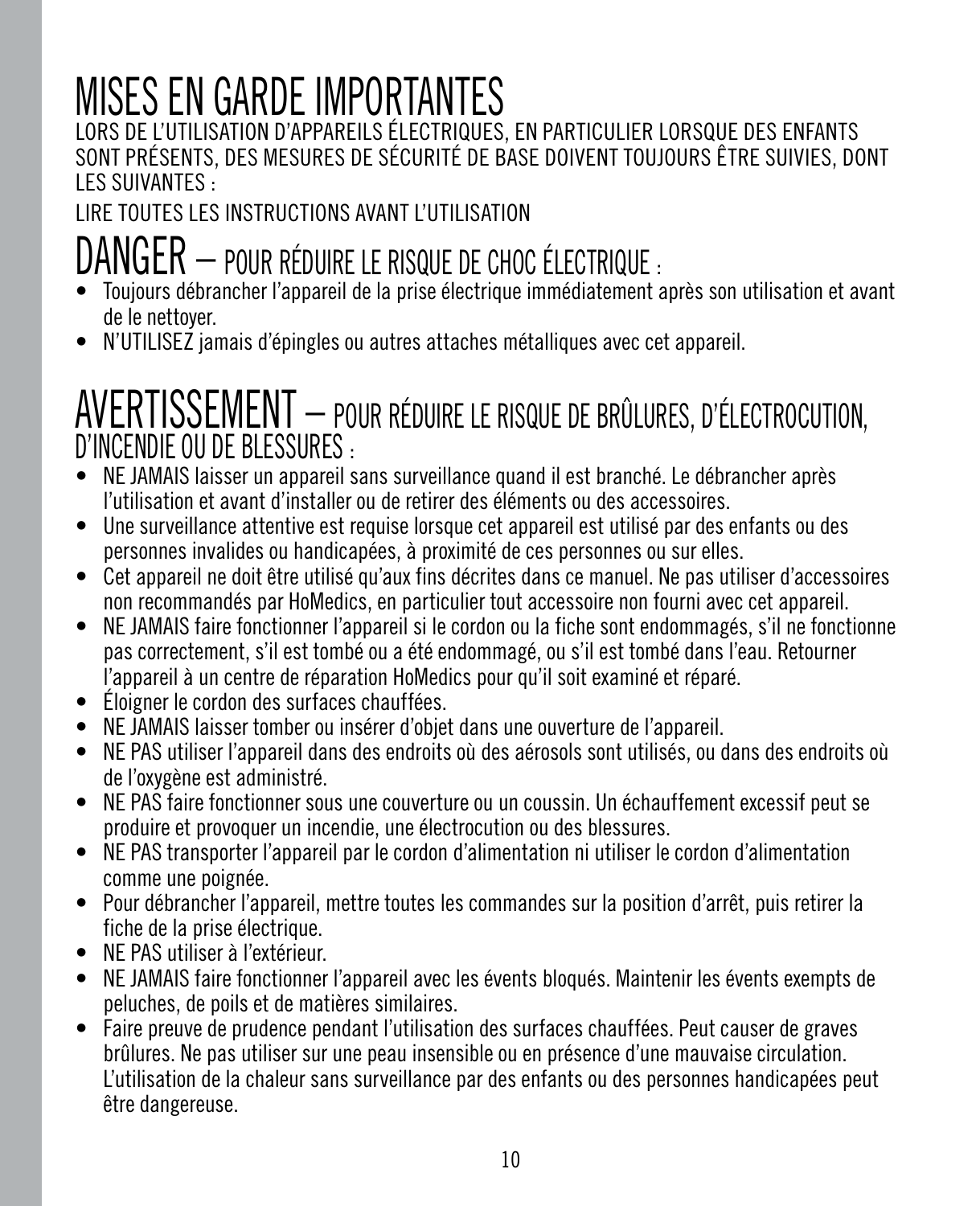**ATTENTION : Tous les travaux d'entretien de ce masseur doivent être effectués par le personnel de service HoMedics agréé uniquement.**

## CONSERVER CES INSTRUCTIONS

### ATTENTION – PRIÈRE DE LIRE ATTENTIVEMENT TOUTES LES INSTRUCTIONS AVANT L'UTILISATION.

- Consulter un médecin avant d'utiliser ce produit dans les cas suivants :
	- Grossesse
	- Présence d'un stimulateur cardiaque
	- Problème de santé
- NON recommandé pour une utilisation par les personnes atteintes de diabète.
- NE JAMAIS laisser l'appareil sans surveillance, surtout si des enfants sont présents.
- NE PAS utiliser ce produit pendant plus de 15 minutes consécutives.
- Une utilisation prolongée pourrait conduire à un échauffement excessif du produit et réduire sa durée de vie. Si cela se produit, cesser d'utiliser l'appareil et le laisser refroidir avant de continuer à l'utiliser.
- NE JAMAIS utiliser cet appareil directement sur des zones enflées ou enflammées ou sur des éruptions cutanées.
- NE PAS utiliser cet appareil à la place de soins médicaux.
- Ce produit est équipé d'un circuit de protection contre la surchauffe. Si l'alimentation est coupée, veuillez attendre que le produit refroidisse.
- NE JAMAIS utiliser cet appareil au lit.
- Ce produit ne doit JAMAIS être utilisé par une personne souffrant d'affections physiques qui limiteraient sa capacité à utiliser les commandes ou souffrant de troubles sensoriels dans la partie inférieure du corps.
- Ne jamais utiliser ce produit dans un véhicule automobile.
- Cet appareil est réservé à un usage résidentiel.

**REMARQUE :** Pour éliminer tout risque de blessure, prendre soin d'appliquer une pression légère tout en douceur. Pour adoucir la pression du massage, placer une serviette éponge entre la partie du corps massée et l'appareil.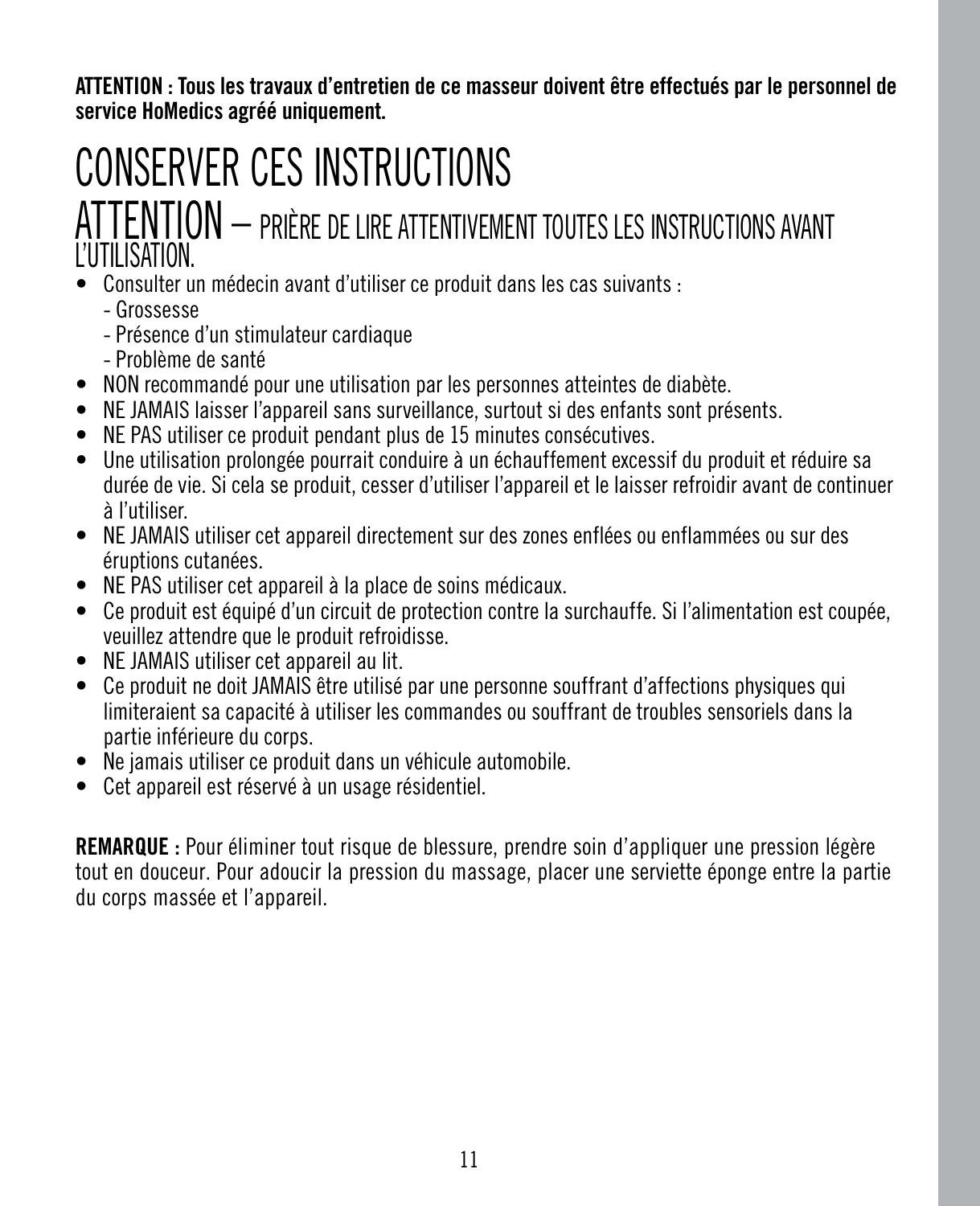

**Fig. 1**



**Fig. 2**



**Fig. 3**



**Fig. 4**



**Fig. 5**

### MODE D'EMPLOI

1. Insérez la prise de l'adaptateur dans l'ascenseur lombaire. et branchez le cordon d'alimentation sur une prise secteur de 120 VCA. Appuyez sur le bouton  $\bigcup$  d'alimentation (Fig. 1).

2. Appuyez et maintenez MANUAL pour soulever l'airbag. Appuyez à nouveau sur MANUAL pour dégonfler. Appuyez et maintenez à nouveau pour continuer à soulever le lombaire (Fig. 2).

3. Pour démarrer les vibrations, appuyez sur le bouton de . Appuyez à nouveau sur le bouton de MASSAGE pour désactiver les vibrations (Fig. 3).

4. Pour basculer entre les différents réglages automatiques, appuyez sur le bouton Auto qui correspond le mieux à vos besoins (Fig. 4). Dans les réglages automatiques, l'Air Lift se lève et s'abaisse selon une séquence préprogrammée.

 $AUTO1:$  Gonflage  $+$  Vibrations AUTO 2: Gonflage

5. Pour activer la fonction de chaleur, appuyez sur le bouton de HEAT. Trois réglages de chaleur sont disponibles (Fig. 5).

BASSE : Voyant vert MODÉRÉE : Voyant bleu HAUTE : Voyant rouge

6. Pour désactiver, appuyez de nouveau sur le bouton  $\mathbf{\mathbf{\mathbf{\mathsf{U}}}}$ d'alimentation.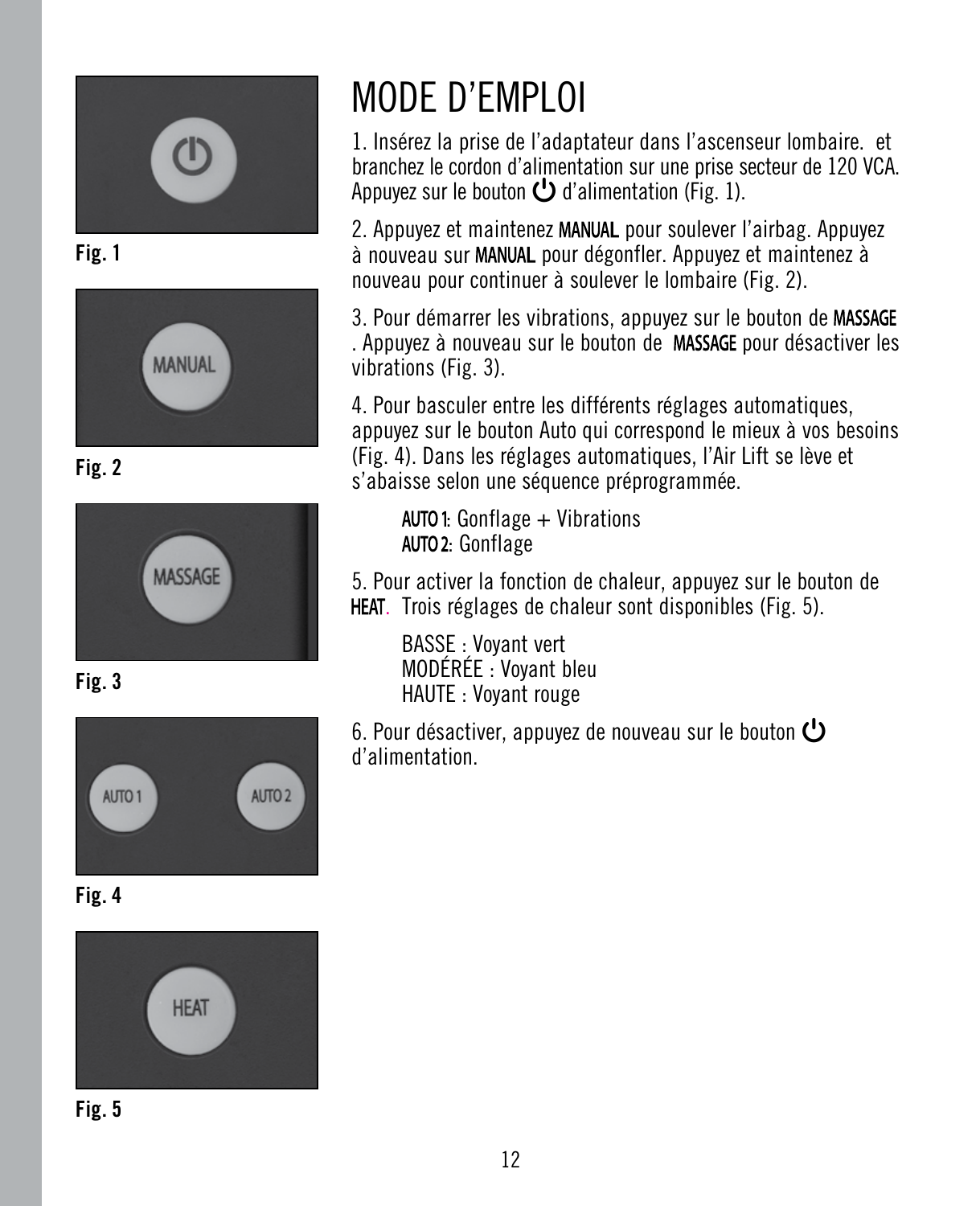

**Fig. 6**

1. La base doit être placée sous l'appareil.

2. La base est conçue pour améliorer l'expérience globale lors de l'utilisation de l'appareil sur une surface souple, comme un lit, un canapé ou un coussin en mousse (Fig. 6).

3. Vous pouvez utiliser la base avec ou sans la plaque lorsque l'appareil est placé sur une surface dure.

4. Ne vous tenez jamais sur la base et ne l'utilisez pas à d'autres fins.

5. Ajustez la base en fonction de vos préférences et de votre situation personnelle.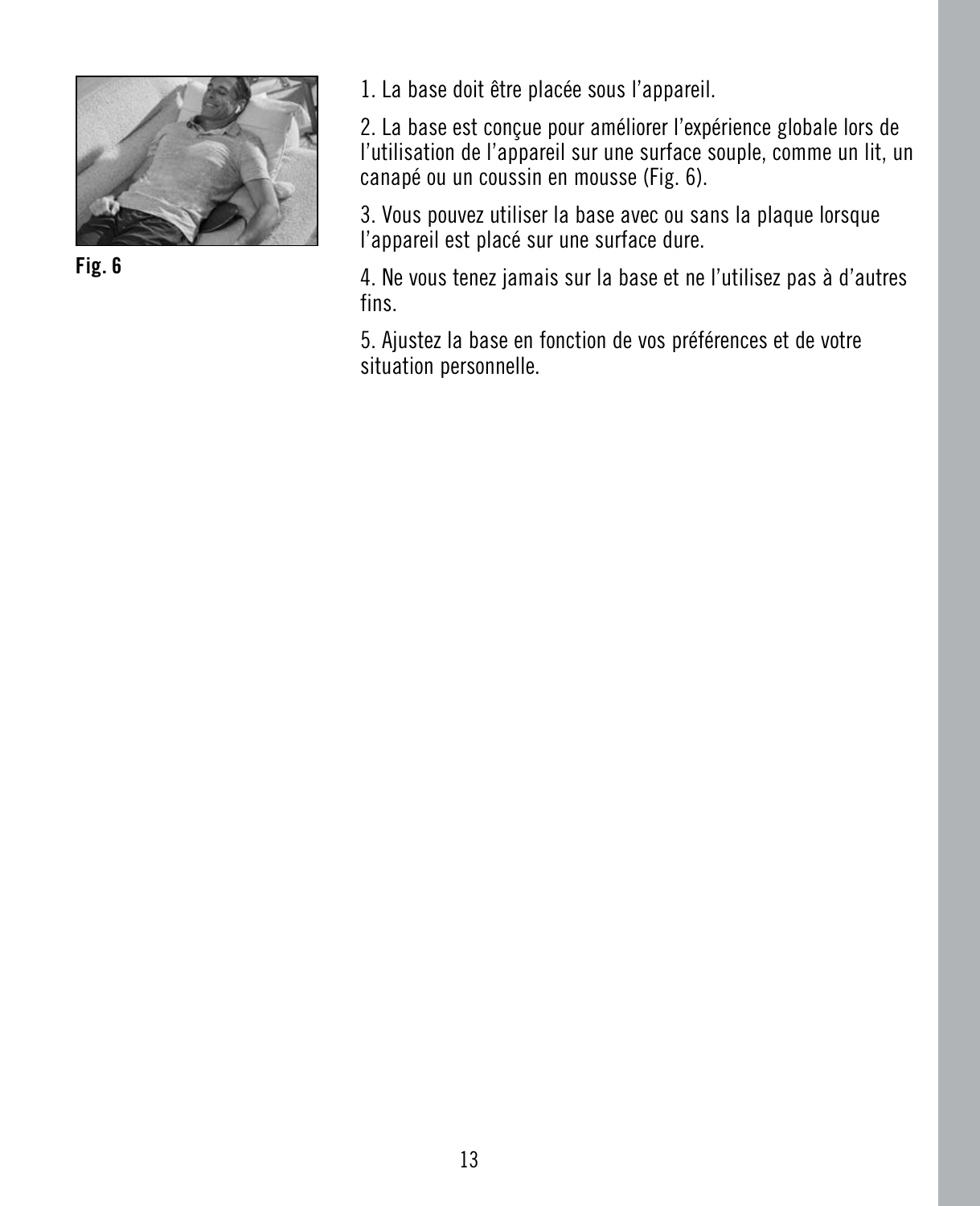## DÉCLARATION DE LA FCC

Cet appareil est conforme à la section 15 des règles de la FCC et aux normes RSS exemptes de licence d'Industrie Canada. Le fonctionnement est soumis aux deux conditions suivantes : (1) cet appareil ne doit pas provoquer d'interférences nuisibles, et (2) cet appareil doit accepter toute interférence reçue, y compris les interférences pouvant entraîner un fonctionnement indésirable.

**NOTE:** Le fabricant n'est pas responsable des interférences radio ou TV causées par des modifications non autorisées de cet appareil. De telles modifications pourraient entraîner l'interdiction d'utiliser l'appareil.

**NOTE:** Cet appareil a été testé et jugé conforme aux limites applicables aux appareils de Classe B, conformément à la Partie 15 du règlement de la FCC et à CAN ICES-3 (B)/NMB-3 (B). Ces limites sont conçues pour fournir une protection raisonnable contre les interférences nuisibles dans une installation résidentielle. Cet appareil génère, utilise et peut émettre une énergie de radiofréquence et, s'il n'est pas installé et utilisé conformément aux instructions, peut causer des interférences nuisibles aux communications radio. Il n'est toutefois pas garanti que des interférences ne se produiront pas dans une installation particulière. Si cet appareil provoque des interférences nuisibles à la réception radio ou télévision, ce qui peut être déterminé en éteignant l'appareil et en le rallumant, il est recommandé d'essayer de corriger les interférences en prenant une ou plusieurs des mesures suivantes:

- Réorienter ou déplacer l'antenne de réception.
- Augmenter la distance entre l'appareil et le récepteur.
- Brancher l'appareil dans une prise sur un circuit différent de celui auquel le récepteur es branché.
- Consulter le revendeur ou un technicien radio/TV expérimenté pour obtenir de l'aide.

### DÉCLARATION DE CONFORMITÉ DU FOURNISSEUR

**Description du produit :** LÈVE-LORDOSE ÉTIREUR DE DOS AVEC MASSAGE **Numéro de modèle :** SP-252HJ **Nom du fabricant :** HoMedics **Déclaration de la FCC**

Cet appareil est conforme à la partie 15 du règlement de la FCC. Son fonctionnement est soumis aux deux conditions suivantes : (1) cet appareil ne doit pas provoquer d'interférences nuisibles, et (2) cet appareil doit accepter toute interférence reçue, y compris les interférences pouvant entraîner un fonctionnement indésirable.

#### **Coordonnées aux États-Unis**

**Société :** HoMedics, LLC.

**Adresse :** 3000 N Pontiac Trail, Commerce Township, MI 48390

**8 h 30 à 19 h (heure normale de l'Est) du lundi au vendredi 1-800-466-3342**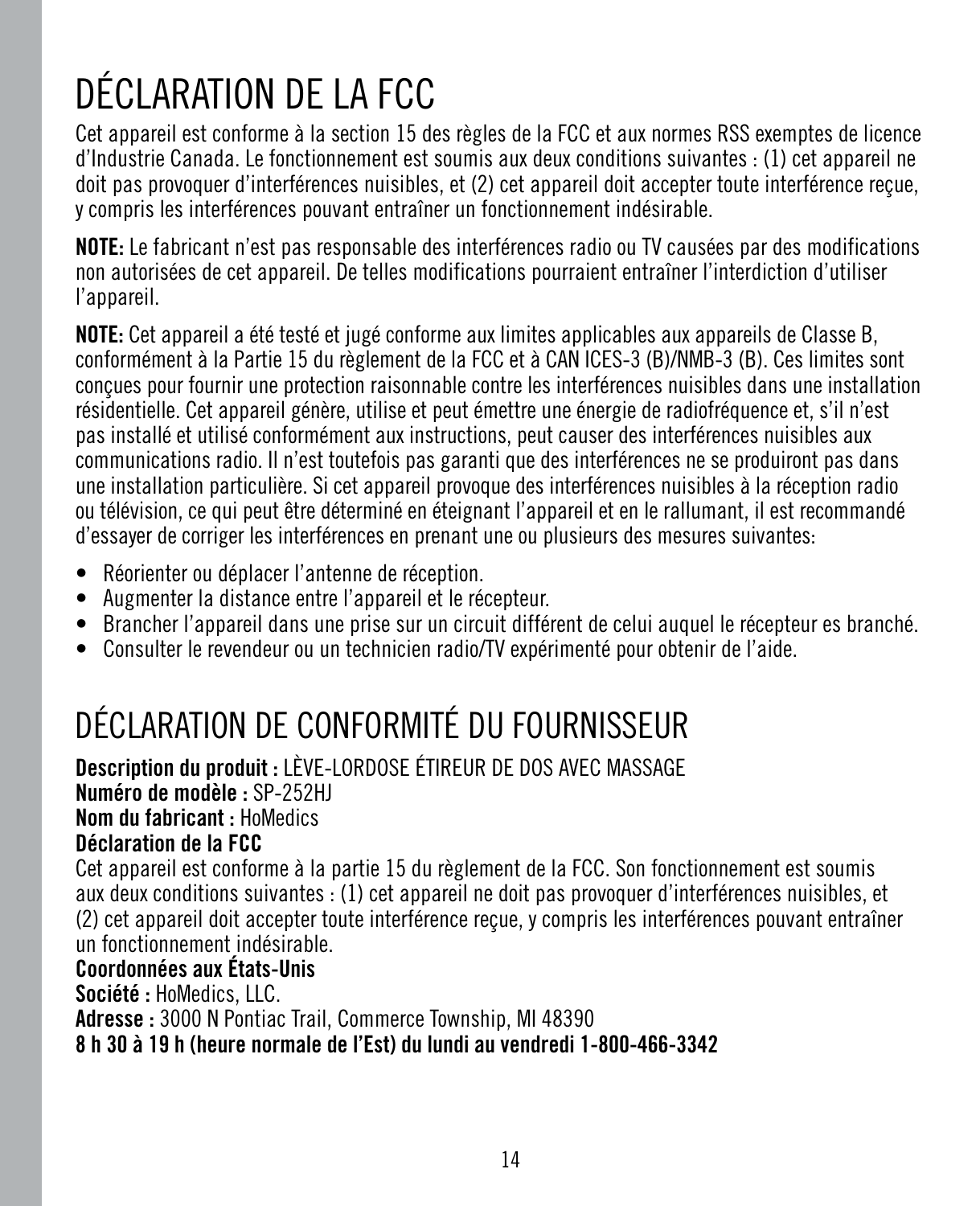



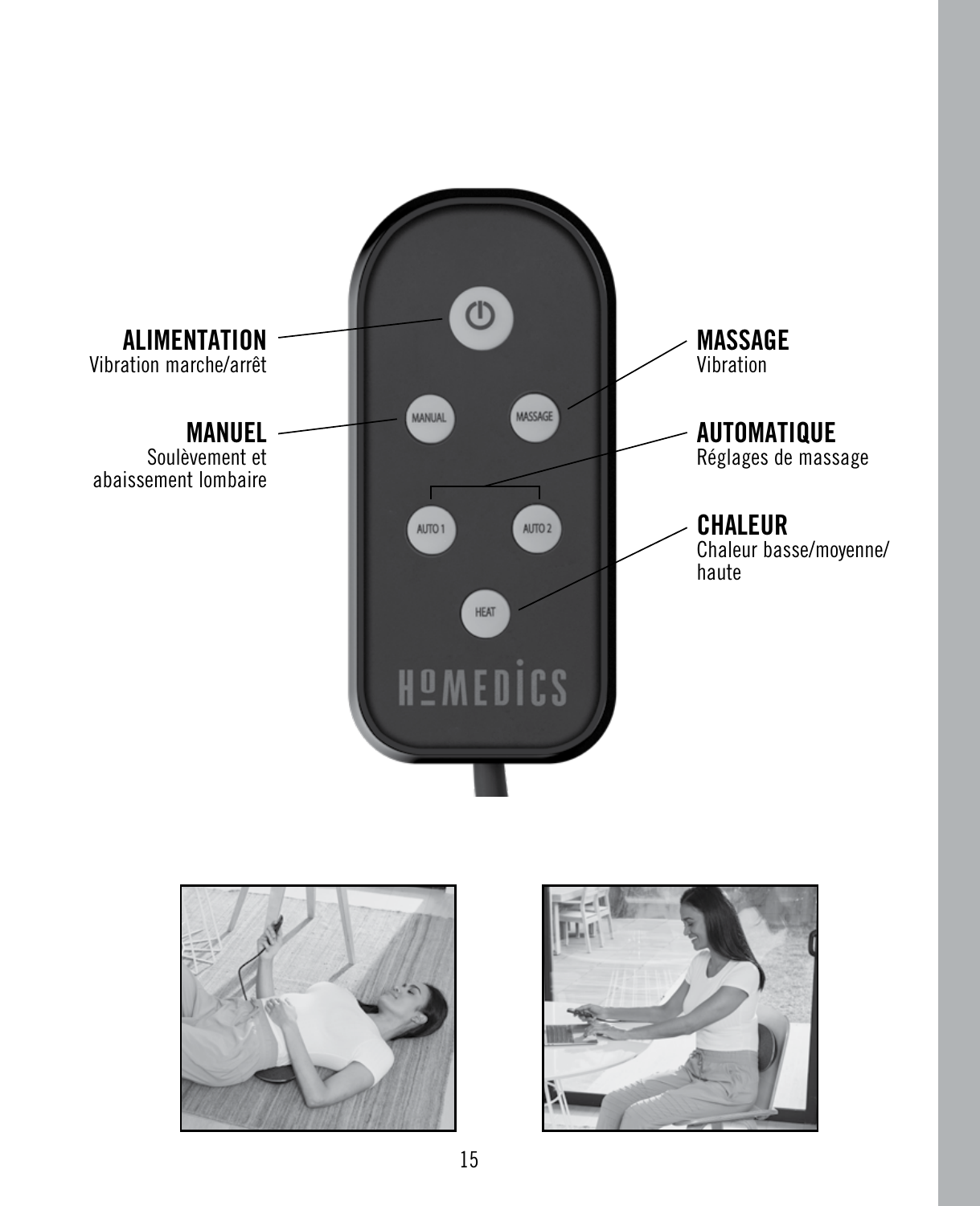

### **GARANTIE LIMITÉE DE 2-ANS**

HoMedics vend ses produits avec l'intention qu'ils soient exempts de défauts de matériaux et de fabrication pour une période de deux ans à compter de la date d'achat originale, sauf comme indiqué ci-dessous. HoMedics garantit que ses produits seront exempts de défauts de matériaux et de fabrication dans des conditions normales d'utilisation et d'entretien. Cette garantie ne s'applique qu'aux consommateurs et ne s'étend pas aux détaillants.

Pour obtenir un service de garantie sur le produit HoMedics, appeler un représentant du service à la clientèle pour obtenir de l'aide. Prière d'avoir le numéro de modèle du produit à disposition.

HoMedics n'autorise personne, y compris notamment les détaillants, les acheteurs/consommateurs subséquents ni les acheteurs à distance, à obliger HoMedics de quelque façon que ce soit autrement que conformément aux dispositions des présentes. Cette garantie ne couvre pas les dommages causés par une mauvaise utilisation ou un abus, un accident, l'utilisation d'un accessoire non autorisé quelconque, une modification du produit, une installation incorrecte, des réparations ou des modifications non autorisées, une utilisation incorrecte de l'électricité et de l'alimentation électrique, une perte de puissance, une chute du produit, le dysfonctionnement ou l'endommagement d'une pièce dû au non-respect des consignes d'entretien du fabricant, les dommages se produisant durant le transport, le vol, la négligence, le vandalisme, les conditions environnementales, la perte de l'usage au cours de la période durant laquelle le produit est dans un établissement de réparation ou en attente de pièces ou d'une réparation, ni toute autre condition hors du contrôle de HoMedics.

Cette garantie n'est valide que si le produit est acheté et utilisé dans le pays où il a été acheté. Un produit qui exige des modifications ou des adaptations pour lui permettre de fonctionner dans tout pays autre que le pays pour lequel il a été conçu, fabriqué, approuvé et/ou autorisé, ou la réparation de produits endommagés par ces modifications, ne sont pas couverts par cette garantie.

LA GARANTIE FOURNIE PAR LES PRÉSENTES CONSTITUE LA GARANTIE UNIQUE ET EXCLUSIVE. IL N'EXISTE AUCUNE AUTRE GARANTIE EXPRESSE OU TACITE, Y COMPRIS AUCUNE GARANTIE IMPLICITE DE QUALITÉ MARCHANDE OU D'ADAPTATION À UN USAGE PARTICULIER, NI AUCUNE AUTRE OBLIGATION DE LA PART DE LA SOCIÉTÉ À L'ÉGARD DES PRODUITS COUVERTS PAR CETTE GARANTIE. HOMEDICS NE SERA PAS RESPONSABLE DES DOMMAGES ACCESSOIRES, INDIRECTS OU SPÉCIAUX. EN AUCUN CAS CETTE GARANTIE NE REQUERRA PLUS QUE LA RÉPARATION OU LE REMPLACEMENT DE TOUTE PIÈCE AVÉRÉE DÉFECTUEUSE DANS LA PÉRIODE D'EFFET DE LA GARANTIE. AUCUN REMBOURSEMENT NE SERA ACCORDÉ. SI DES PIÈCES DE RECHANGE NE SONT PAS DISPONIBLES POUR L'ÉQUIPEMENT DÉFECTUEUX, HOMEDICS SE RÉSERVE LE DROIT DE SUBSTITUER LE PRODUIT AU LIEU DE LE RÉPARER OU DE LE REMPLACER.

Cette garantie ne s'étend pas à l'achat de produits ouverts, usagés, réparés, reconditionnés et/ou réemballés, y compris notamment à la vente de ces produits sur les sites Web de ventes aux enchères et/ou par l'intermédiaire de revendeurs de produits en gros ou excédentaires. Toute garantie concernant tout produit ou toute partie de produit réparé(e), remplacé(e), altéré(e) ou modifié(e) sans le consentement écrit préalable exprès de HoMedics doit immédiatement cesser et prendre fin.

Cette garantie confère des droits juridiques spécifiques. D'autres droits qui varient d'un pays à l'autre peuvent s'appliquer. En raison de la réglementation de chaque pays, certaines limitations et exclusions ci-dessus peuvent ne pas s'appliquer.

Pour plus d'informations concernant notre gamme de produits aux États-Unis, prière de visiter www.homedics.com. Pour le Canada, prière de visiter : www.homedics.ca.

#### **POUR OBTENIR DU SERVICE AUX É.-U.**

cservice@homedics.com **Du lundi au vendredi, de 8 h 30 à 19 h 00 HNE 1-800-466-3342**

#### **POUR OBTENIR DU SERVICE AU CANADA**

cservice@homedicsgroup.ca **Du lundi au vendredi, de 8 h 30 à 19 h 00 HNE 1-888-225-7378**

\*Source: Le groupe NPD. janvier 2020 à décembre 2020, Service de suivi des ventes au détail. © 2021 HoMedics, LLC. Tous les droits sont réservés. HoMedics et HoMedics #1 Brand In Massage est une marque déposée de HoMedics, LLC. Distribué par HoMedics, LLC, 3000 N Pontiac Trail, Commerce Township, MI 48390 IB-SP252HJ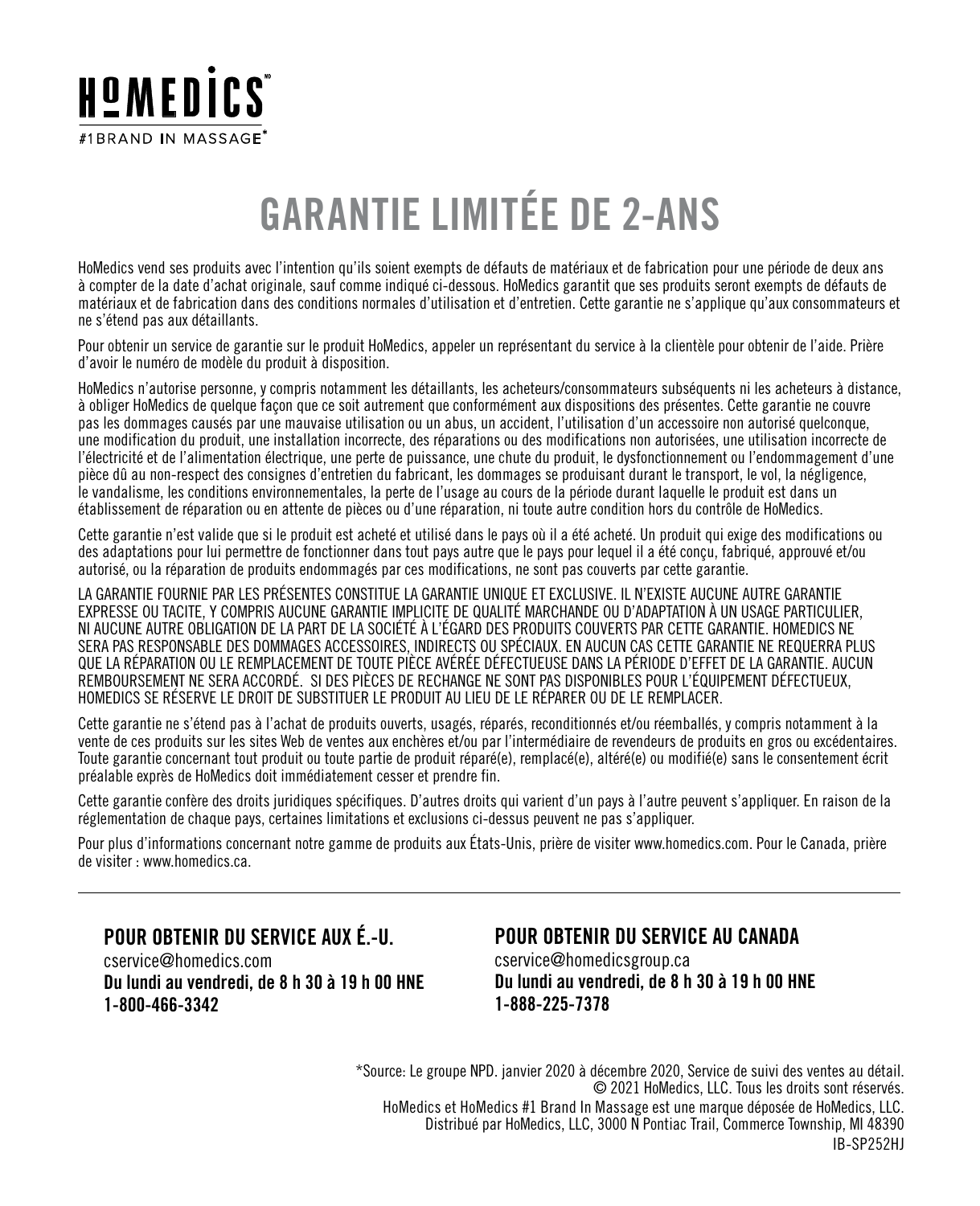

# HOMEDICS® **ELEVADOR LUMBAR CAMILLA DE ESPALDA CON MASAJE**



GARANTÍA **LIMITADA** DE **2** AÑOS MANUAL DE INSTRUCCIONES E INFORMACIÓN SOBRE LA GARANTÍA

SP-252HJ L-01922, RFV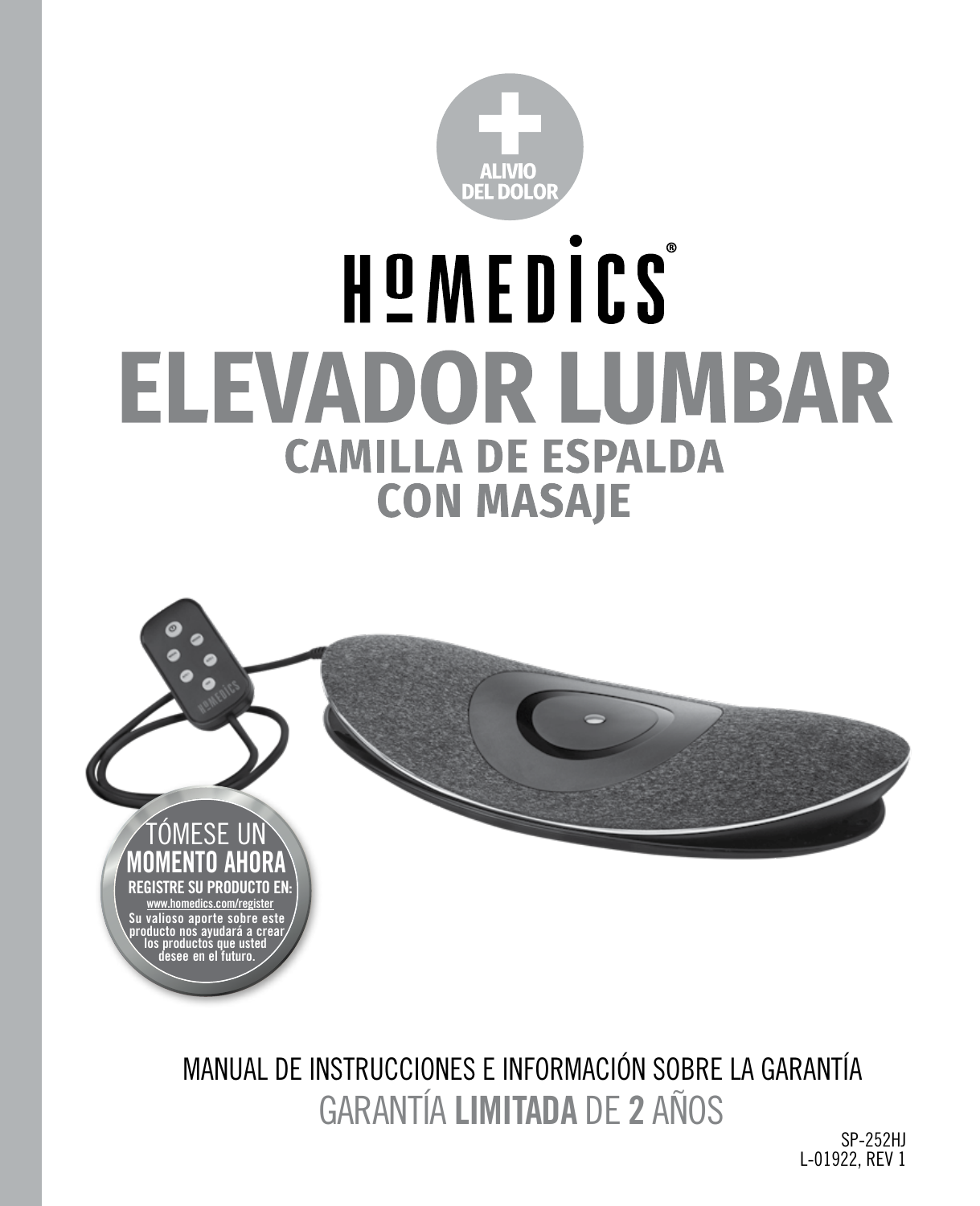## PRECAUCIONES IMPORTANTES

AL USAR PRODUCTOS ELÉCTRICOS, ESPECIALMENTE CUANDO HAY NIÑOS PRESENTES, SE DEBEN SEGUIR SIEMPRE PRECAUCIONES BÁSICAS DE SEGURIDAD, INCLUIDAS LAS SIGUIENTES:

LEA TODAS LAS INSTRUCCIONES ANTES DE USARLO.

### PELIGRO – PARA REDUCIR EL RIESGO DE DESCARGA ELÉCTRICA:

- Siempre desenchufe este aparato del tomacorriente inmediatamente después de utilizarlo, y antes de limpiarlo.
- Nunca use alfileres u otros sujetadores metálicos con este aparato.

# ADVERTENCIA – PARA REDUCIR EL RIESGO DE QUEMADURAS, DESCARGA ELÉCTRICA, INCENDIO O LESIONES PERSONALES:

- Un electrodoméstico nunca debe dejarse sin atención cuando está conectado. Desconéctelo del tomacorriente cuando no esté en uso y antes de poner o quitar piezas o aditamentos.
- Es necesario mantener una vigilancia estrecha cuando este electrodoméstico es usado por, en o cerca de niños, personas inválidas o discapacitadas.
- Utilice este electrodoméstico sólo para el uso previsto que se describe en este manual. NO utilice accesorios no recomendados por HoMedics; en especial accesorios no provistos con la unidad.
- NUNCA opere este aparato si el enchufe o el cable están dañados, si no está funcionando correctamente, si se ha caído o dañado, o si se cayó al agua. Devuelva el aparato a un Centro de Servicio de HoMedics para su revisión y reparación.
- Mantenga el cable alejado de superficies calientes.
- NUNCA deje caer ni inserte ningún objeto en ninguna abertura.
- NO lo opere en donde se estén utilizando productos en aerosol, o en donde se esté administrando oxígeno.
- NO lo opere bajo una cobija o una almohada. Puede calentarse excesivamente y causar un incendio, una descarga eléctrica o lesiones a personas.
- NO traslade el aparato jalándolo del cable de alimentación ni utilice el cable de alimentación como asa.
- Para desconectarlo, ponga todos los controles en la posición de apagado, y a continuación, quite el enchufe del tomacorriente.
- NO la utilice en exteriores.
- NUNCA opere el electrodoméstico con las aberturas de aire bloqueadas. Mantenga las aberturas de aire libres de pelusa, pelo y similares.
- Utilice las superficies calientes con cuidado. Pueden causar quemaduras serias. No lo utilice sobre áreas de la piel que sean insensibles, o en presencia de mala circulación. El uso sin atención del calor por niños o personas incapacitadas puede ser peligroso.

#### **PRECAUCIÓN: Todo el mantenimiento de este masajeador debe ser realizado únicamente por personal de servicio autorizado de HoMedics.**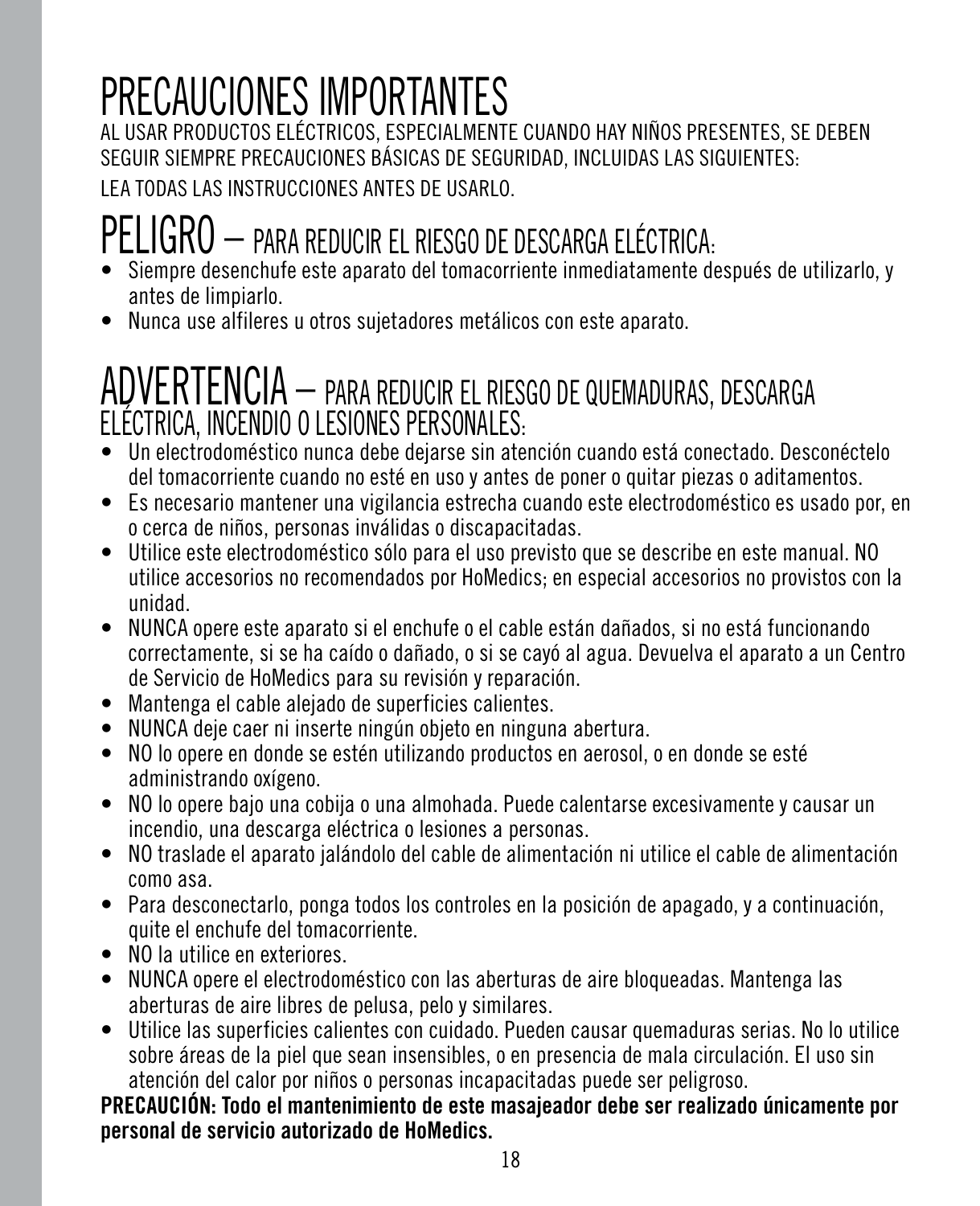### GUARDE ESTAS INSTRUCCIONES PRECAUCIÓN – LEA CUIDADOSAMENTE TODAS LAS INSTRUCCIONES ANTES DE UTILIZARLO.

#### • Consulte a su médico antes de utilizar este producto, si

- Está embarazada
- Tiene un marcapasos
- Tiene alguna preocupación en relación con su salud
- NO se recomienda para ser utilizado por diabéticos.
- NUNCA deje el aparato sin atención, especialmente si hay niños presentes.
- NO utilice este producto por más de 15 minutos por vez.
- El uso extendido podría llevar al calentamiento excesivo del producto y acortar su vida. En caso que esto ocurra, descontinúe el uso y permita que la unidad se enfríe antes de operarla.
- NUNCA utilice este producto directamente sobre áreas hinchadas o inflamadas, o sobre erupciones cutáneas.
- NO utilice este producto como sustituto de la atención médica.
- Este producto está equipado con un circuito de protección contra el sobrecalentamiento. Si se corta la alimentación, espere a que el producto se enfríe.
- NUNCA use este producto mientras esté en la cama.
- Este producto NUNCA debe ser utilizado por ningún individuo que sufra de alguna afección física que limite la capacidad del usuario para operar los controles, o por alguien que tenga deficiencias sensoriales en la parte baja de su cuerpo.
- Nunca use este producto en automóviles.
- Este producto es únicamente para uso en el hogar.

**ATENCIÓN:** Para eliminar cualquier o todo riesgo de daño físico, debe aplicarse sólo una presión limitada contra la unidad. Usted puede suavizar la fuerza del masaje colocando una toalla entre la unidad y su parte del cuerpo.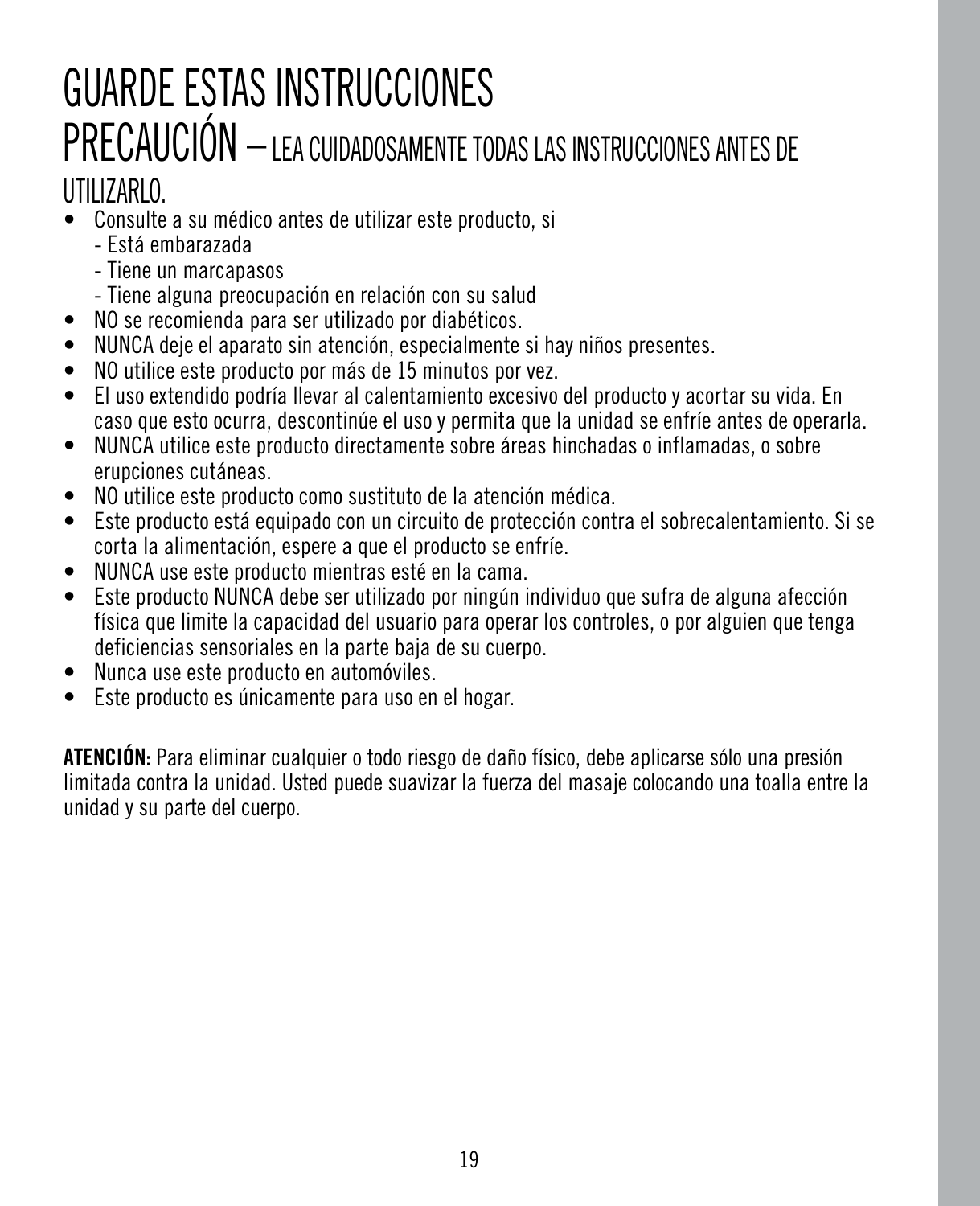

**Fig. 1**



**Fig. 2**



**Fig. 3**



**Fig. 4**



**Fig. 5**

### INSTRUCCIONES DE USO

1. Inserte la clavija del adaptador en el elevador lumbar e inserte el cable en un tomacorriente de CA de 120 voltios. Presione el botón de  $\bigcup$  encendido (Fig. 1).

2. Mantenga pulsado MANUAL para subir el airbag. Presione MANUAL nuevamente para desinflar. Presione y sostenga nuevamente para continuar levantando lumbares (Fig. 2).

3. Para iniciar la vibración, oprima el botón de MASSAGE. Oprima de nuevo el botón de MASSAGE para apagar la vibración (Fig. 3).

4. Para pasar entre las diferentes configuraciones automáticas, oprima el botón auto que se adapte mejor a sus necesidades (Fig. 4). En los ajustes automáticos, el Air Lift subirá y bajará en una secuencia preprogramada.

: Elevación con aire + vibración : Elevación con aire

5. Para apagar la función de calor, presione el botón de HEAT. Puede elegir entre tres diferentes niveles (Fig. 5).

BAJO: Luz verde MEDIO: Luz azul ALTO: Luz roja

6. Para apagar la unidad, presione nuevamente el botón  $de$  **D** encendido.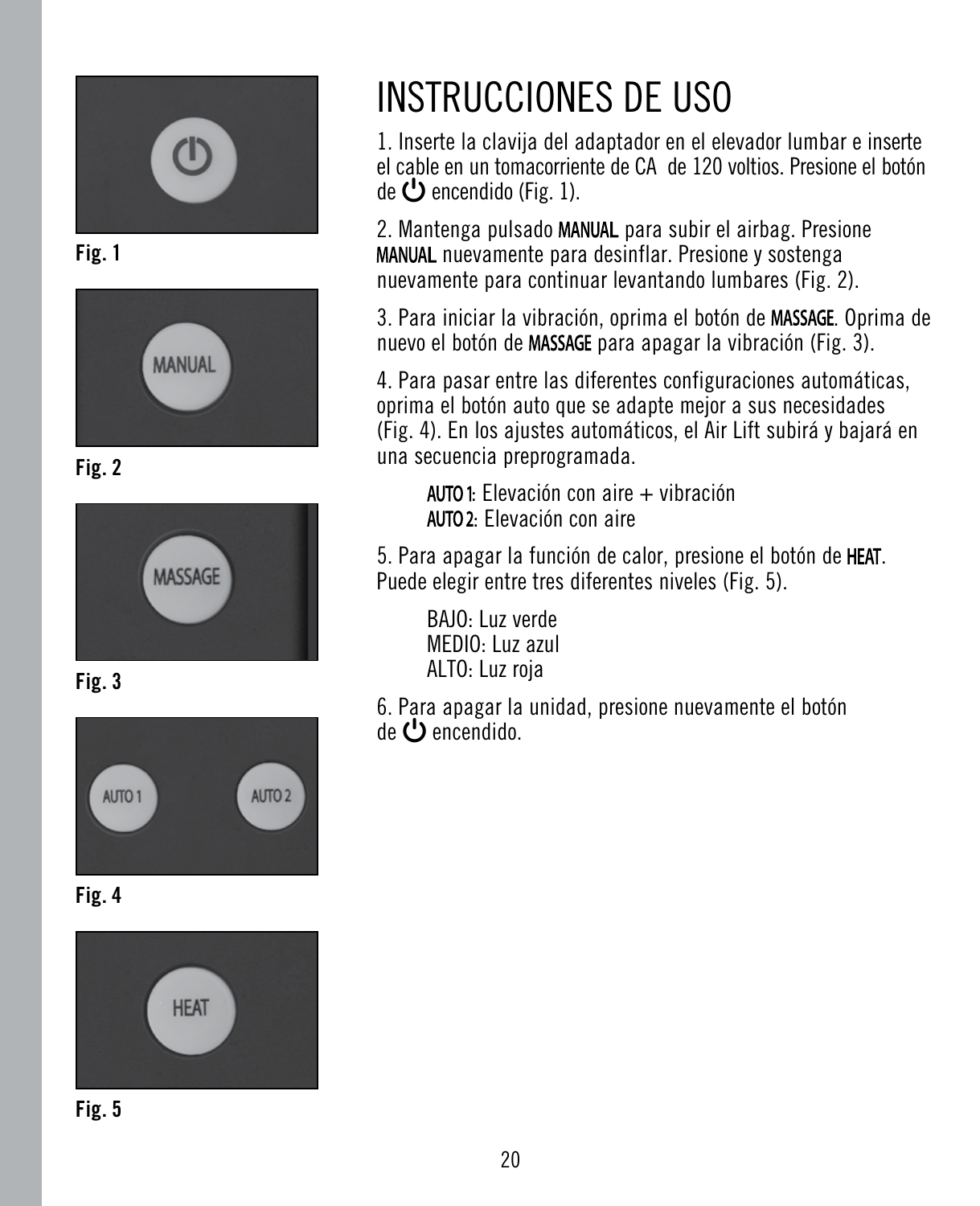

**Fig. 6**

1. La base debe colocarse debajo del aparato.

2. La base está diseñada para mejorar la experiencia general cuando utilizar el dispositivo sobre una superficie blanda, como una cama, un sofá o un cojín de espuma (Fig. 6).

3. Puede utilizar la base con o sin la placa cuando el dispositivo se coloca en una superficie dura.

4. Nunca se pare encima de la base ni la utilice para otros fines.

5. Ajuste la base según su preferencia personal y su situación.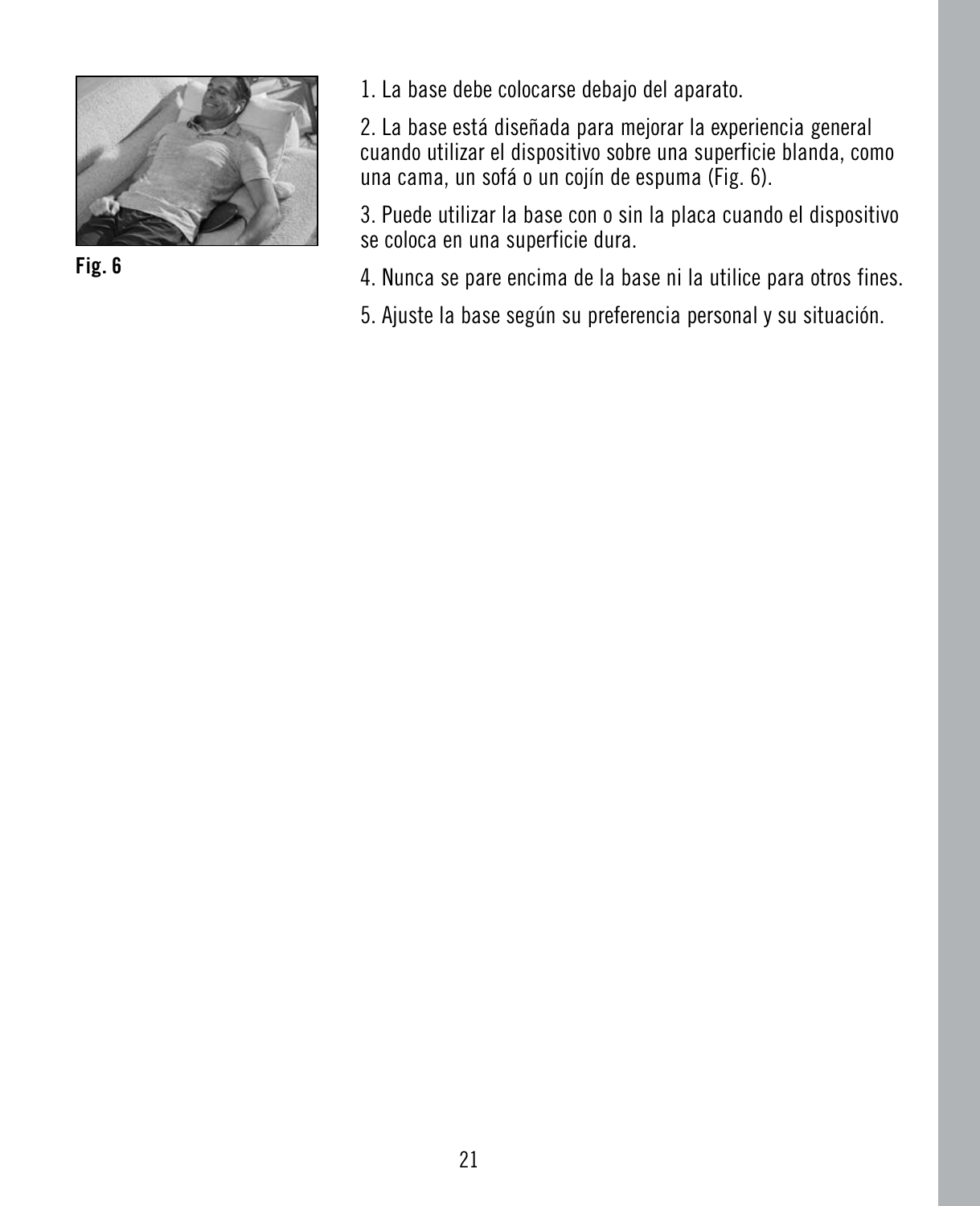### DESCARGO DE RESPONSABILIDAD DE LA FCC

Este dispositivo cumple con la parte 15 de las reglas de la FCC. El funcionamiento está sujeto a las siguientes dos condiciones: (1) este dispositivo no puede causar interferencia perjudicial, y (2) este dispositivo debe aceptar cualquier interferencia recibida, incluyendo aquellas interferencias que puedan provocar un funcionamiento no deseado.

**NOTA:** HoMedics no se hace responsable de ninguna interferencia de radio o TV causada por modificaciones no autorizadas a este equipo. Tales modificaciones podrían invalidar la facultad del usuario para operar el equipo.

**NOTA:** Este equipo ha sido probado y se encontró que cumple con los límites de un dispositivo digital Clase B, de conformidad con la Parte 15 de las Reglas de FCC y CAN ICES-3 (B) /NMB-3 (B). Estos límites están diseñados para proporcionar una protección razonable contra la interferencia dañina en una instalación residencial. Este equipo genera, usa y puede irradiar energía de radiofrecuencia y si no se instala y usa de conformidad con las instrucciones, puede ocasionar interferencia dañina a las radiocomunicaciones. Sin embargo, no hay garantías de que no ocurra interferencia en una instalación en particular. Si este equipo causa interferencia dañina en la recepción de radio o televisión, lo cual se puede determinar apagando y encendiendo el equipo, se sugiere al usuario que trate de corregir la interferencia tomando una o más de las siguientes medidas:

- Reoriente o reubique la antena receptora.
- Aumente la separación entre el equipo y el receptor.
- Conecte el equipo a un enchufe de un circuito diferente al que esté conectado el receptor.
- Consulte al distribuidor o a un técnico experimentado de radio y TV para obtener ayuda.

### DECLARACIÓN DE CONFORMIDAD DEL PROVEEDOR

**Descripción del producto:** ELEVADOR LUMBAR CAMILLA DE ESPALDA CON MASAJE **Número de modelo:** SP-252HJ

**Nombre de la marca:** HoMedics

#### **Declaración de cumplimiento con la FCC**

Este dispositivo cumple con la parte 15 de las reglas de la FCC. El funcionamiento está sujeto a las siguientes dos condiciones: (1) Este dispositivo no puede causar interferencia perjudicial, y (2) este dispositivo debe aceptar cualquier interferencia recibida, incluyendo aquellas interferencias que puedan provocar un funcionamiento no deseado.

#### **Información de contacto en los EE. UU.**

**Compañía:** HoMedics, LLC.

**Dirección:** 3000 N Pontiac Trail, Commerce Township, MI 48390

**8:30 a.m. a 7:00 p.m., hora del Este, de lunes a viernes 1-800-466-3342**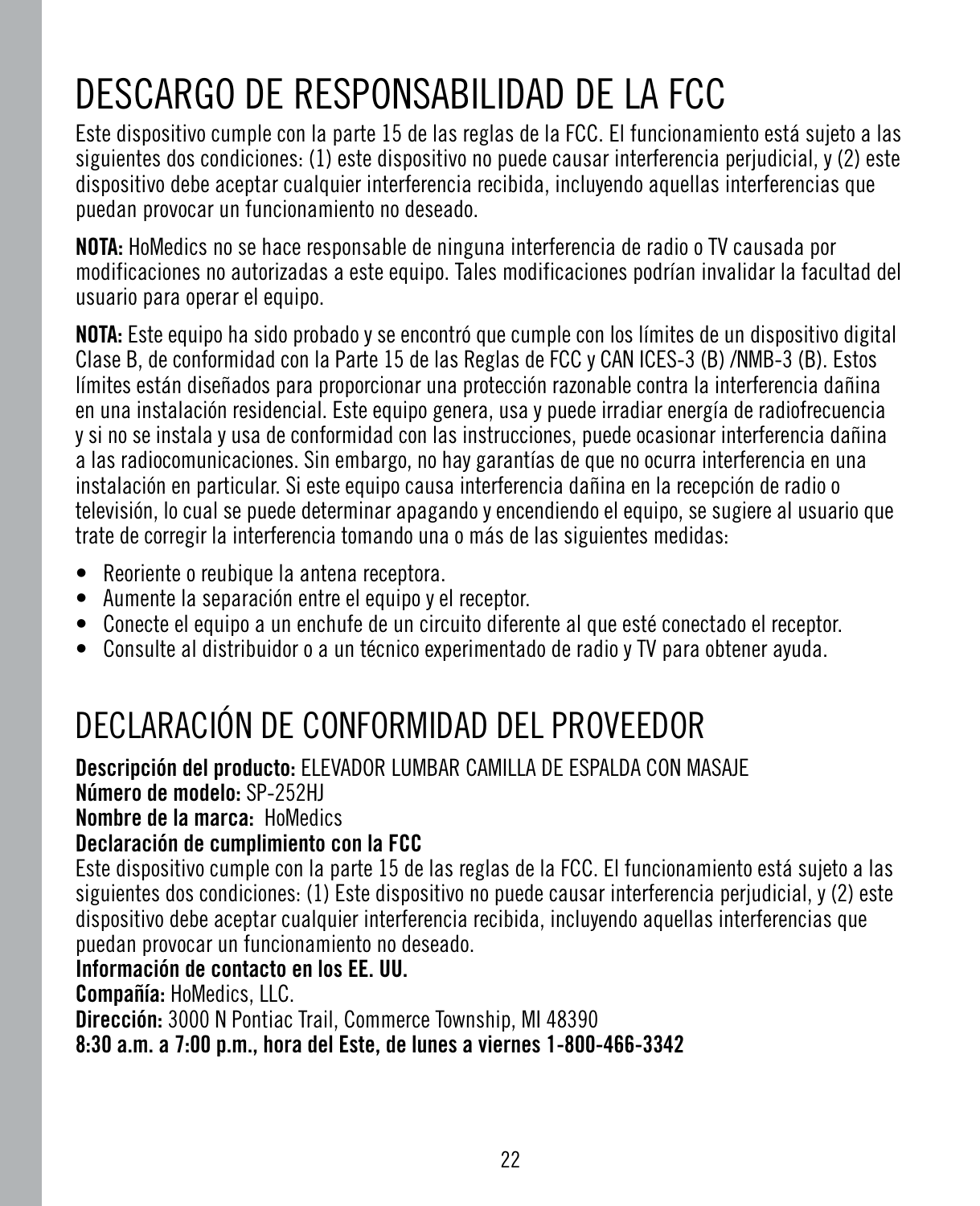